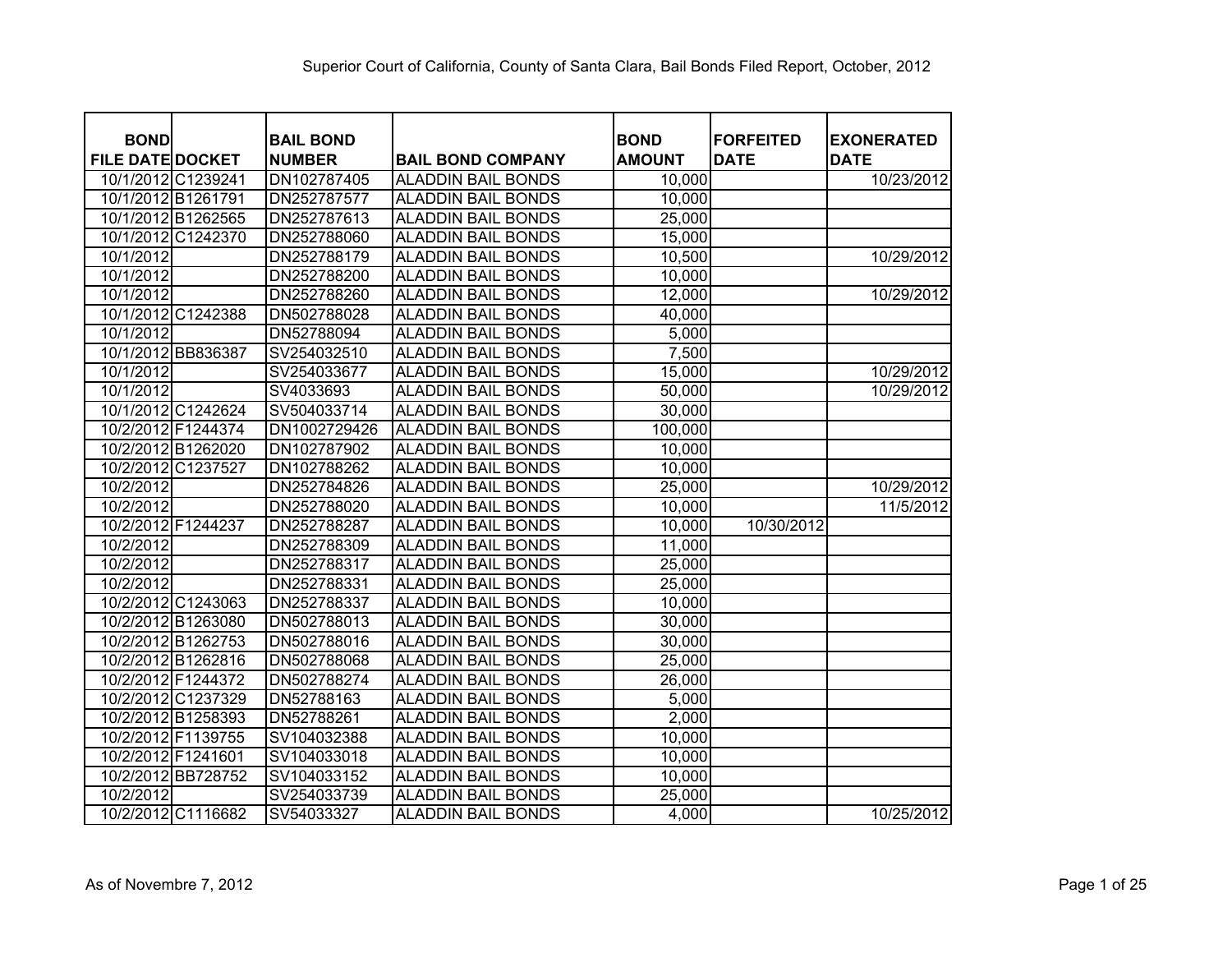| <b>BOND</b>             | <b>BAIL BOND</b> |                           | <b>BOND</b>   | <b>FORFEITED</b> | <b>EXONERATED</b> |
|-------------------------|------------------|---------------------------|---------------|------------------|-------------------|
| <b>FILE DATE DOCKET</b> | <b>NUMBER</b>    | <b>BAIL BOND COMPANY</b>  | <b>AMOUNT</b> | <b>DATE</b>      | <b>DATE</b>       |
| 10/3/2012               | DN102788361      | <b>ALADDIN BAIL BONDS</b> | 10,000        |                  |                   |
| 10/3/2012 C1240830      | DN252784827      | <b>ALADDIN BAIL BONDS</b> | 25,000        |                  |                   |
| 10/3/2012 C1240823      | DN252788602      | <b>ALADDIN BAIL BONDS</b> | 10,000        |                  |                   |
| 10/3/2012 C1243120      | DN252788603      | <b>ALADDIN BAIL BONDS</b> | 11,250        |                  |                   |
| 10/3/2012 F1244370      | DN502788026      | <b>ALADDIN BAIL BONDS</b> | 30,000        |                  |                   |
| 10/3/2012 F1244276      | SV104033009      | <b>ALADDIN BAIL BONDS</b> | 10,000        |                  |                   |
| 10/3/2012 C1115353      | SV104033949      | <b>ALADDIN BAIL BONDS</b> | 10,000        | 10/10/2012       |                   |
| 10/3/2012 F1244274      | SV254033803      | <b>ALADDIN BAIL BONDS</b> | 20,000        |                  |                   |
| 10/3/2012 C1243475      | SV54033847       | <b>ALADDIN BAIL BONDS</b> | 5,000         |                  |                   |
| 10/4/2012 CC956030      | DN102788355      | <b>ALADDIN BAIL BONDS</b> | 7,500         |                  |                   |
| 10/4/2012 F1243847      | DN102788432      | <b>ALADDIN BAIL BONDS</b> | 5,000         |                  |                   |
| 10/4/2012 C1243260      | DN252788644      | <b>ALADDIN BAIL BONDS</b> | 11,000        |                  |                   |
| 10/4/2012 C1241258      | DN252788739      | <b>ALADDIN BAIL BONDS</b> | 15,000        |                  |                   |
| 10/4/2012               | DN502767653      | <b>ALADDIN BAIL BONDS</b> | 35,000        |                  | 10/30/2012        |
| 10/4/2012 C1238133      | SV1004034080     | <b>ALADDIN BAIL BONDS</b> | 75,000        |                  |                   |
| 10/4/2012               | SV104033992      | <b>ALADDIN BAIL BONDS</b> | 10,000        |                  |                   |
| 10/4/2012 C1240581      | SV254033415      | <b>ALADDIN BAIL BONDS</b> | 20,000        |                  |                   |
| 10/5/2012               | DN102788805      | <b>ALADDIN BAIL BONDS</b> | 10,000        |                  |                   |
| 10/5/2012 C1239396      | DN252788873      | <b>ALADDIN BAIL BONDS</b> | 20,000        |                  |                   |
| 10/5/2012 C1239070      | DN52788762       | <b>ALADDIN BAIL BONDS</b> | 5,000         |                  |                   |
| 10/5/2012 C1242187      | SV1004034193     | <b>ALADDIN BAIL BONDS</b> | 100,000       |                  |                   |
| 10/5/2012 B1262219      | SV104033166      | <b>ALADDIN BAIL BONDS</b> | 5,000         |                  |                   |
| 10/5/2012               | SV104034117      | <b>ALADDIN BAIL BONDS</b> | 6,000         |                  |                   |
| 10/5/2012               | SV504034141      | <b>ALADDIN BAIL BONDS</b> | 30,000        |                  |                   |
| 10/5/2012 C1095125      | SV54034116       | <b>ALADDIN BAIL BONDS</b> | 5,000         |                  |                   |
| 10/9/2012 C1242425      | DN1002789161     | <b>ALADDIN BAIL BONDS</b> | 75,000        |                  |                   |
| 10/9/2012               | DN102789032      | <b>ALADDIN BAIL BONDS</b> | 10,000        |                  |                   |
| 10/9/2012 B1156135      | DN102789033      | <b>ALADDIN BAIL BONDS</b> | 10,000        | 10/9/2012        |                   |
| 10/9/2012               | DN102789304      | <b>ALADDIN BAIL BONDS</b> | 5,000         |                  |                   |
| 10/9/2012 F1244340      | DN252788761      | <b>ALADDIN BAIL BONDS</b> | 15,000        | 10/19/2012       |                   |
| 10/9/2012 C1242863      | DN252789057      | <b>ALADDIN BAIL BONDS</b> | 25,000        | 10/19/2012       |                   |
| 10/9/2012               | DN252789240      | <b>ALADDIN BAIL BONDS</b> | 25,000        |                  |                   |
| 10/9/2012               | DN252789483      | <b>ALADDIN BAIL BONDS</b> | 16,000        |                  |                   |
| 10/9/2012               | DN252789515      | <b>ALADDIN BAIL BONDS</b> | 25,000        |                  | 11/5/2012         |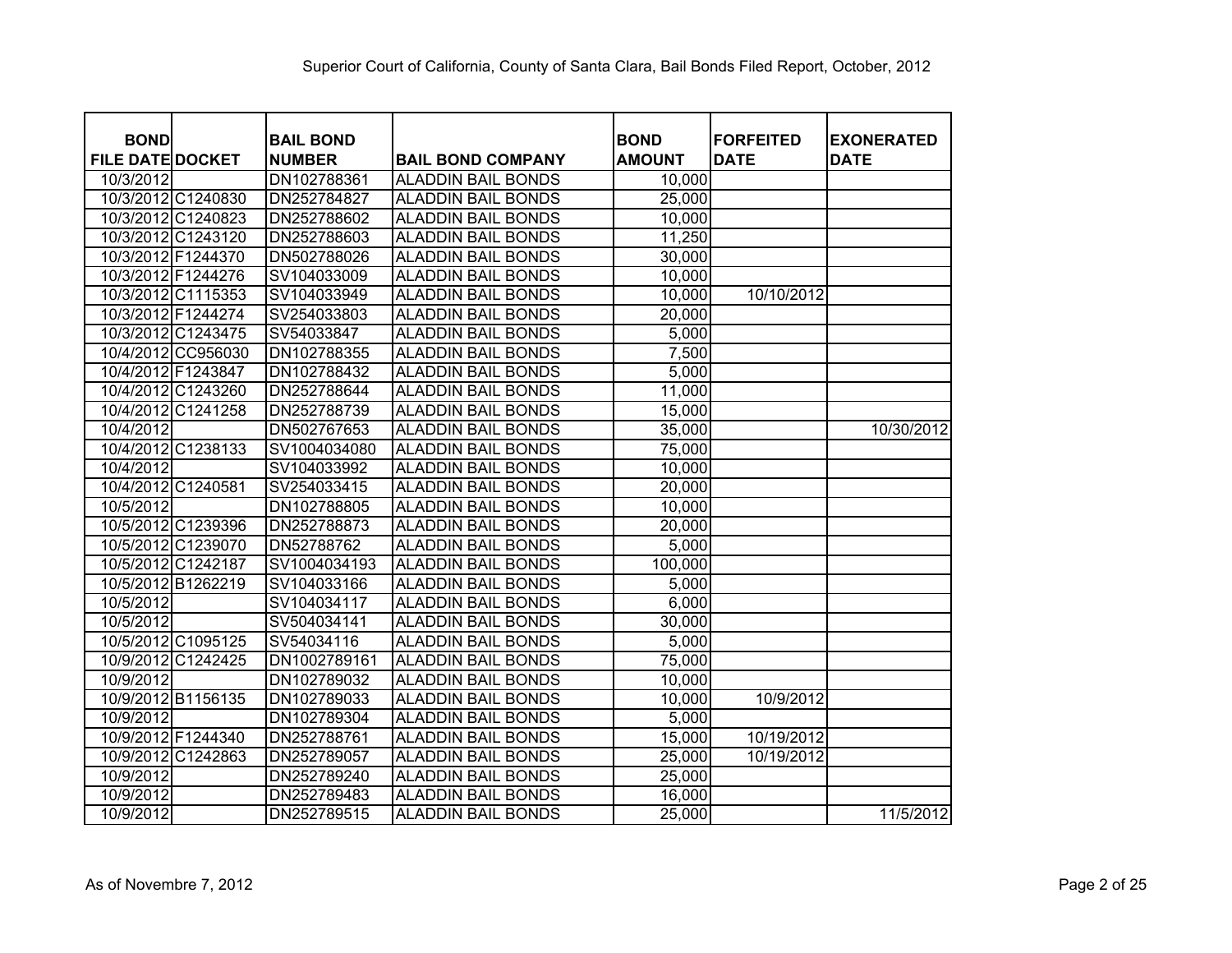| <b>BOND</b>             |                    | <b>BAIL BOND</b> |                           | <b>BOND</b>   | <b>FORFEITED</b> | <b>EXONERATED</b> |
|-------------------------|--------------------|------------------|---------------------------|---------------|------------------|-------------------|
| <b>FILE DATE DOCKET</b> |                    | <b>NUMBER</b>    | <b>BAIL BOND COMPANY</b>  | <b>AMOUNT</b> | <b>DATE</b>      | <b>DATE</b>       |
|                         | 10/9/2012 C1237640 | DN502789414      | <b>ALADDIN BAIL BONDS</b> | 50,000        |                  |                   |
|                         | 10/9/2012 CC951562 | DN502789415      | <b>ALADDIN BAIL BONDS</b> | 50,000        |                  |                   |
|                         | 10/9/2012 C1242921 | DN502789441      | <b>ALADDIN BAIL BONDS</b> | 25,000        |                  |                   |
|                         | 10/9/2012 C1243904 | DN502789690      | <b>ALADDIN BAIL BONDS</b> | 40,000        |                  |                   |
|                         | 10/9/2012 C1242862 | DN5027899270     | <b>ALADDIN BAIL BONDS</b> | 50,000        |                  |                   |
|                         | 10/9/2012 C1238081 | SV104005748      | <b>ALADDIN BAIL BONDS</b> | 10,000        |                  |                   |
|                         | 10/9/2012 C1096207 | SV104005749      | <b>ALADDIN BAIL BONDS</b> | 10,000        |                  |                   |
|                         | 10/9/2012 B1260236 | SV104033145      | <b>ALADDIN BAIL BONDS</b> | 10,000        |                  |                   |
|                         | 10/9/2012 C1241679 | SV104034439      | <b>ALADDIN BAIL BONDS</b> | 10,000        |                  |                   |
|                         | 10/9/2012 C1117239 | SV104034605      | <b>ALADDIN BAIL BONDS</b> | 5,000         |                  |                   |
|                         | 10/9/2012 C1243280 | SV254034427      | <b>ALADDIN BAIL BONDS</b> | 11,000        |                  |                   |
|                         | 10/9/2012 C1224713 | SV254034428      | <b>ALADDIN BAIL BONDS</b> | 12,500        |                  |                   |
|                         | 10/9/2012 C1242114 | SV504034355      | <b>ALADDIN BAIL BONDS</b> | 5,000         |                  |                   |
|                         | 10/9/2012 C1233056 | SV54034606       | <b>ALADDIN BAIL BONDS</b> | 3,000         |                  |                   |
| 10/10/2012 B1262722     |                    | DN1002789092     | <b>ALADDIN BAIL BONDS</b> | 100,000       |                  |                   |
| 10/10/2012 B1262063     |                    | DN102789281      | <b>ALADDIN BAIL BONDS</b> | 10,000        |                  |                   |
| 10/10/2012 CC814548     |                    | DN102789814      | <b>ALADDIN BAIL BONDS</b> | 10,000        |                  |                   |
| 10/10/2012              |                    | DN102789833      | <b>ALADDIN BAIL BONDS</b> | 10,000        |                  |                   |
| 10/10/2012              |                    | DN252789291      | <b>ALADDIN BAIL BONDS</b> | 25,000        |                  |                   |
| 10/10/2012              |                    | DN252789430      | <b>ALADDIN BAIL BONDS</b> | 10,000        |                  |                   |
| 10/10/2012 FF929537     |                    | DN252789634      | <b>ALADDIN BAIL BONDS</b> | 8,000         |                  |                   |
| 10/10/2012 CC817401     |                    | DN252789839      | <b>ALADDIN BAIL BONDS</b> | 25,000        |                  |                   |
| 10/10/2012 F1243733     |                    | DN502789687      | <b>ALADDIN BAIL BONDS</b> | 50,000        |                  |                   |
| 10/10/2012              | C1243059           | DN502789714      | <b>ALADDIN BAIL BONDS</b> | 25,000        |                  |                   |
| 10/10/2012              |                    | DN502789838      | <b>ALADDIN BAIL BONDS</b> | 36,000        |                  | 11/5/2012         |
| 10/10/2012 F1244606     |                    | DN52789416       | <b>ALADDIN BAIL BONDS</b> | 5,000         |                  |                   |
| 10/10/2012 F1244557     |                    | SV104034396      | <b>ALADDIN BAIL BONDS</b> | 10,000        |                  |                   |
| 10/10/2012              |                    | SV104034424      | <b>ALADDIN BAIL BONDS</b> | 10,000        |                  |                   |
| 10/10/2012 F1243645     |                    | SV254034292      | <b>ALADDIN BAIL BONDS</b> | 6,000         |                  |                   |
| 10/10/2012 B1152993     |                    | SV254034650      | <b>ALADDIN BAIL BONDS</b> | 25,000        |                  |                   |
| 10/10/2012 F1243827     |                    | SV254034725      | <b>ALADDIN BAIL BONDS</b> | 20,000        | 10/25/2012       |                   |
| 10/10/2012 F1244239     |                    | SV504005763      | <b>ALADDIN BAIL BONDS</b> | 50,000        |                  |                   |
| 10/10/2012 F1244604     |                    | SV504034640      | <b>ALADDIN BAIL BONDS</b> | 25,000        |                  |                   |
| 10/10/2012 C1121407     |                    | SV504034889      | <b>ALADDIN BAIL BONDS</b> | 50,000        | 10/16/2012       |                   |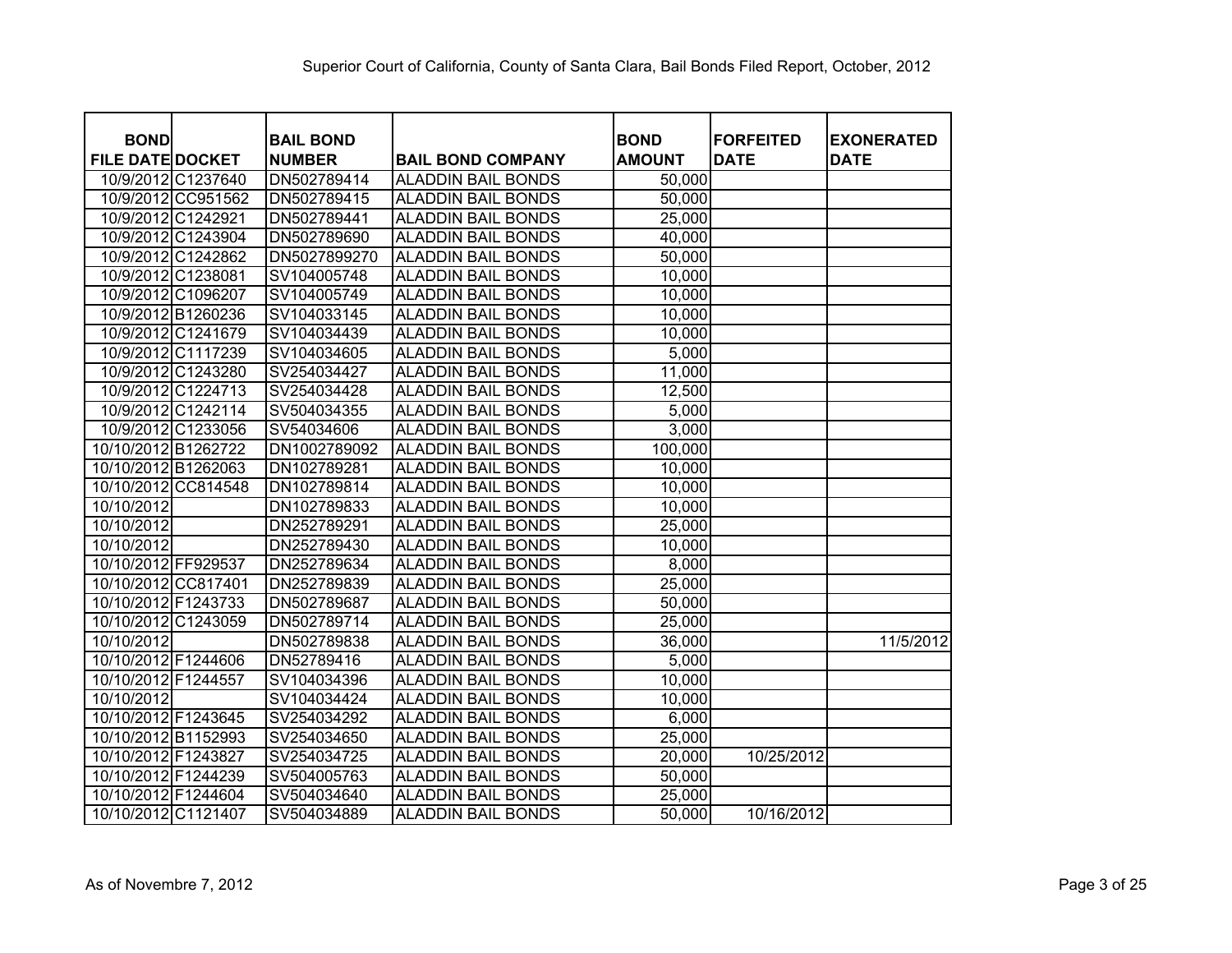| <b>BOND</b>             |          | <b>BAIL BOND</b> |                           | <b>BOND</b>   | <b>FORFEITED</b> |                                  |
|-------------------------|----------|------------------|---------------------------|---------------|------------------|----------------------------------|
| <b>FILE DATE DOCKET</b> |          | <b>NUMBER</b>    | <b>BAIL BOND COMPANY</b>  | <b>AMOUNT</b> | <b>DATE</b>      | <b>EXONERATED</b><br><b>DATE</b> |
| 10/10/2012 B1262992     |          | SV54034362       | <b>ALADDIN BAIL BONDS</b> | 1,000         |                  |                                  |
| 10/10/2012 F1244376     |          | SV54034726       | <b>ALADDIN BAIL BONDS</b> | 1,000         |                  |                                  |
| 10/11/2012              |          | DN102748499      | <b>ALADDIN BAIL BONDS</b> | 10,000        |                  |                                  |
| 10/11/2012 C1117085     |          | DN252783136      | <b>ALADDIN BAIL BONDS</b> | 25,000        | 10/17/2012       | 10/22/2012                       |
| 10/11/2012 C1235674     |          | DN52789876       | <b>ALADDIN BAIL BONDS</b> | 5,000         |                  | 10/25/2012                       |
| 10/11/2012 C1231913     |          | SV1004035010     | <b>ALADDIN BAIL BONDS</b> | 100,000       | 10/31/2012       |                                  |
| 10/11/2012 C1238171     |          | SV104034917      | <b>ALADDIN BAIL BONDS</b> | 10,000        |                  |                                  |
| 10/11/2012 F1243395     |          | SV254034877      | <b>ALADDIN BAIL BONDS</b> | 15,000        |                  |                                  |
| 10/11/2012 F1242821     |          | SV254034878      | <b>ALADDIN BAIL BONDS</b> | 25,000        |                  | 10/18/2012                       |
| 10/11/2012 BB730546     |          | SV254035038      | <b>ALADDIN BAIL BONDS</b> | 10,000        |                  | 10/11/2012                       |
| 10/11/2012              |          | SV504034914      | <b>ALADDIN BAIL BONDS</b> | 25,000        |                  |                                  |
| 10/12/2012 BB943956     |          | DN102788929      | <b>ALADDIN BAIL BONDS</b> | 10,000        |                  |                                  |
| 10/12/2012 C1230920     |          | DN102790031      | <b>ALADDIN BAIL BONDS</b> | 5,000         |                  |                                  |
| 10/12/2012              |          | DN102790074      | <b>ALADDIN BAIL BONDS</b> | 10,000        |                  |                                  |
| 10/12/2012 F1244523     |          | DN252789947      | <b>ALADDIN BAIL BONDS</b> | 20,000        |                  |                                  |
| 10/12/2012 C1244047     |          | DN252790029      | <b>ALADDIN BAIL BONDS</b> | 15,000        |                  |                                  |
| 10/12/2012 C1229419     |          | DN252790030      | <b>ALADDIN BAIL BONDS</b> | 5,000         |                  |                                  |
| 10/12/2012 C1232821     |          | SV104005750      | <b>ALADDIN BAIL BONDS</b> | 5,000         |                  |                                  |
| 10/12/2012              |          | SV104035077      | <b>ALADDIN BAIL BONDS</b> | 10,000        |                  |                                  |
| 10/12/2012 F1244523     |          | SV254034999      | <b>ALADDIN BAIL BONDS</b> | 20,000        |                  |                                  |
| 10/12/2012 C1118727     |          | SV254035410      | <b>ALADDIN BAIL BONDS</b> | 20,000        |                  | 10/17/2012                       |
| 10/12/2012 C1121309     |          | SV254035422      | <b>ALADDIN BAIL BONDS</b> | 25,000        |                  |                                  |
| 10/12/2012              |          | SV504035409      | <b>ALADDIN BAIL BONDS</b> | 26,000        |                  |                                  |
| 10/15/2012 C1241502     |          | DN102790052      | <b>ALADDIN BAIL BONDS</b> | 10,000        |                  |                                  |
| 10/15/2012              |          | DN102790469      | <b>ALADDIN BAIL BONDS</b> | 10,000        |                  |                                  |
| 10/15/2012              |          | DN102790529      | <b>ALADDIN BAIL BONDS</b> | 10,000        |                  |                                  |
| 10/15/2012              |          | DN102790614      | <b>ALADDIN BAIL BONDS</b> | 10,000        |                  |                                  |
| 10/15/2012              | C1234217 | DN102790700      | <b>ALADDIN BAIL BONDS</b> | 10,000        |                  |                                  |
| 10/15/2012              |          | DN252790657      | <b>ALADDIN BAIL BONDS</b> | 11,000        |                  |                                  |
| 10/15/2012              |          | DN252790687      | <b>ALADDIN BAIL BONDS</b> | 25,000        |                  |                                  |
| 10/15/2012 C1240479     |          | DN502790278      | <b>ALADDIN BAIL BONDS</b> | 50,000        |                  |                                  |
| 10/15/2012 C1242820     |          | DN502790416      | <b>ALADDIN BAIL BONDS</b> | 50,000        |                  |                                  |
| 10/15/2012 C1243276     |          | DN502790536      | <b>ALADDIN BAIL BONDS</b> | 40,000        |                  |                                  |
| 10/15/2012 C1241000     |          | DN502790585      | <b>ALADDIN BAIL BONDS</b> | 15,000        |                  |                                  |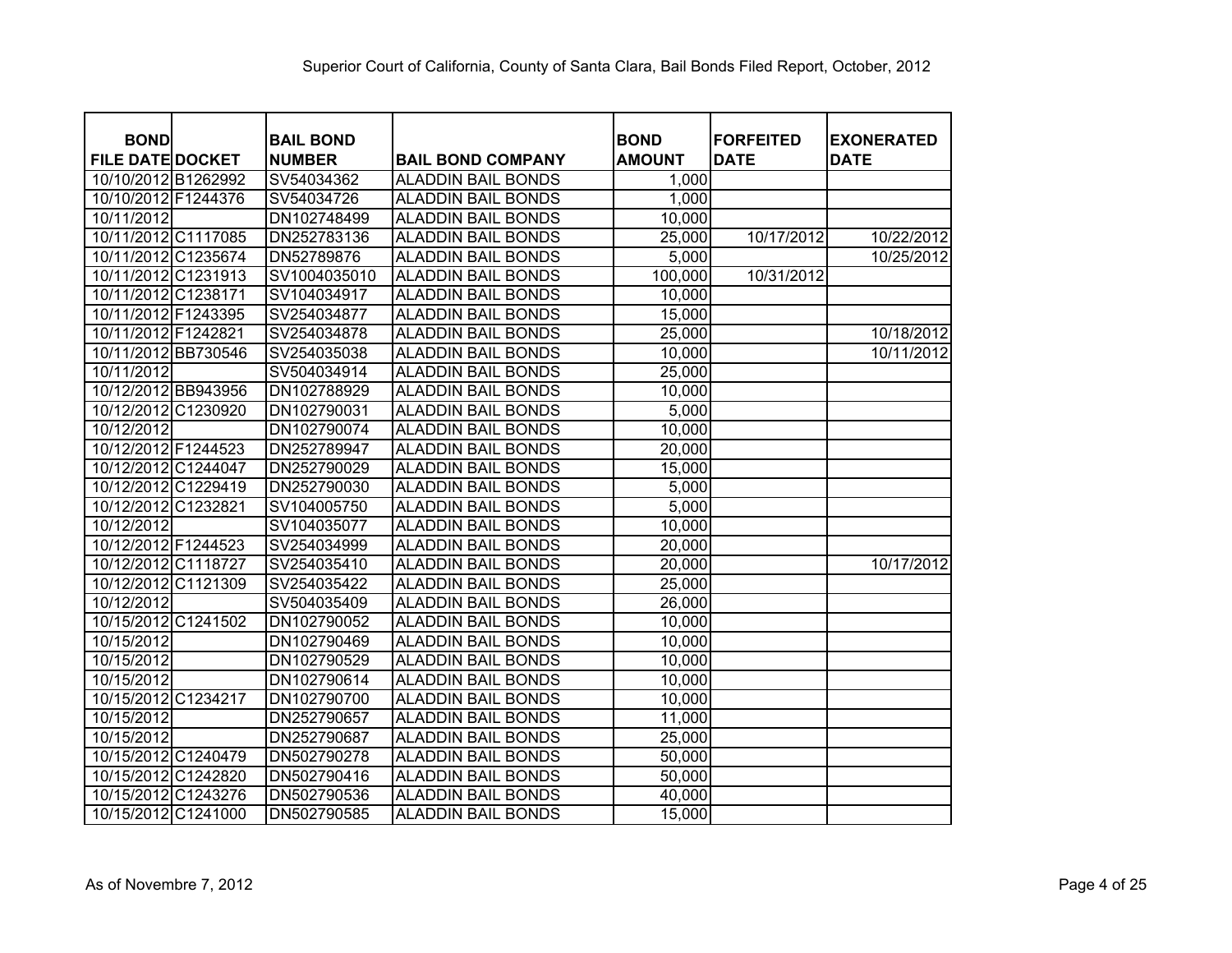| <b>BOND</b><br><b>FILE DATE DOCKET</b> | <b>BAIL BOND</b><br><b>NUMBER</b> | <b>BAIL BOND COMPANY</b>  | <b>BOND</b><br><b>AMOUNT</b> | <b>FORFEITED</b><br><b>DATE</b> | <b>EXONERATED</b><br><b>DATE</b> |
|----------------------------------------|-----------------------------------|---------------------------|------------------------------|---------------------------------|----------------------------------|
| 10/15/2012 C1106910                    | DN52789326                        | <b>ALADDIN BAIL BONDS</b> | 5,000                        |                                 |                                  |
| 10/15/2012 CC958974                    | DN52790512                        | <b>ALADDIN BAIL BONDS</b> | 2,000                        |                                 |                                  |
| 10/15/2012 C1227084                    | DN52790514                        | <b>ALADDIN BAIL BONDS</b> | 2,000                        |                                 |                                  |
| 10/15/2012 C1104130                    | SV104035629                       | <b>ALADDIN BAIL BONDS</b> | 1,000                        |                                 |                                  |
| 10/15/2012                             | SV104035710                       | <b>ALADDIN BAIL BONDS</b> | 10,000                       |                                 |                                  |
| 10/15/2012 C1240978                    | SV254035023                       | <b>ALADDIN BAIL BONDS</b> | 20,000                       |                                 |                                  |
| 10/15/2012                             | SV254035482                       | <b>ALADDIN BAIL BONDS</b> | 15,000                       |                                 |                                  |
| 10/15/2012                             | SV254035794                       | <b>ALADDIN BAIL BONDS</b> | 25,000                       |                                 | 10/29/2012                       |
| 10/15/2012                             | SV504035583                       | <b>ALADDIN BAIL BONDS</b> | 31,000                       |                                 |                                  |
| 10/15/2012 C1244246                    | SV504035779                       | <b>ALADDIN BAIL BONDS</b> | 26,000                       |                                 |                                  |
| 10/16/2012                             | DN1002790379                      | <b>ALADDIN BAIL BONDS</b> | 75,000                       |                                 |                                  |
| 10/16/2012 C1227344                    | DN102789767                       | <b>ALADDIN BAIL BONDS</b> | 10,000                       |                                 |                                  |
| 10/16/2012                             | DN102790208                       | <b>ALADDIN BAIL BONDS</b> | 10,000                       |                                 |                                  |
| 10/16/2012                             | DN102790726                       | <b>ALADDIN BAIL BONDS</b> | 10,000                       |                                 |                                  |
| 10/16/2012 F1244558                    | DN252790432                       | <b>ALADDIN BAIL BONDS</b> | 15,000                       |                                 |                                  |
| 10/16/2012 B1262788                    | DN252790483                       | <b>ALADDIN BAIL BONDS</b> | 25,000                       |                                 |                                  |
| 10/16/2012 CC940450                    | DN252790815                       | <b>ALADDIN BAIL BONDS</b> | 15,000                       |                                 |                                  |
| 10/16/2012 F1243831                    | DN502790368                       | <b>ALADDIN BAIL BONDS</b> | 40,000                       |                                 |                                  |
| 10/16/2012 B1257984                    | DN502790515                       | <b>ALADDIN BAIL BONDS</b> | 30,000                       |                                 |                                  |
| 10/16/2012 F1242119                    | DN52790704                        | <b>ALADDIN BAIL BONDS</b> | 5,000                        |                                 |                                  |
| 10/16/2012 F1140968                    | SV104034954                       | <b>ALADDIN BAIL BONDS</b> | 6,000                        |                                 |                                  |
| 10/16/2012 F1033198                    | SV104035495                       | <b>ALADDIN BAIL BONDS</b> | 6,000                        |                                 |                                  |
| 10/16/2012 B1262272                    | SV104035513                       | <b>ALADDIN BAIL BONDS</b> | 10,000                       |                                 |                                  |
| 10/16/2012 B1263113                    | SV104035748                       | <b>ALADDIN BAIL BONDS</b> | 10,000                       |                                 |                                  |
| 10/16/2012 B1262602                    | SV104035798                       | <b>ALADDIN BAIL BONDS</b> | 10,000                       |                                 |                                  |
| 10/16/2012 F1243733                    | SV254034888                       | <b>ALADDIN BAIL BONDS</b> | 15,000                       |                                 |                                  |
| 10/17/2012                             | DN102790809                       | <b>ALADDIN BAIL BONDS</b> | 10,000                       |                                 |                                  |
| 10/17/2012                             | DN252790908                       | <b>ALADDIN BAIL BONDS</b> | 10,000                       |                                 |                                  |
| 10/17/2012 C1227405                    | DN252790988                       | <b>ALADDIN BAIL BONDS</b> | 25,000                       |                                 |                                  |
| 10/17/2012 C1116361                    | DN52790989                        | <b>ALADDIN BAIL BONDS</b> | 3,500                        |                                 |                                  |
| 10/17/2012 C1108657                    | SC254035718                       | <b>ALADDIN BAIL BONDS</b> | 15,000                       |                                 |                                  |
| 10/17/2012 C1241683                    | SV104035997                       | <b>ALADDIN BAIL BONDS</b> | 10,000                       | 10/17/2012                      |                                  |
| 10/17/2012 C1243255                    | SV104036002                       | <b>ALADDIN BAIL BONDS</b> | 10,000                       | 10/29/2012                      |                                  |
|                                        |                                   |                           |                              |                                 |                                  |
| 10/17/2012                             | SV254035834                       | <b>ALADDIN BAIL BONDS</b> | 11,000                       |                                 |                                  |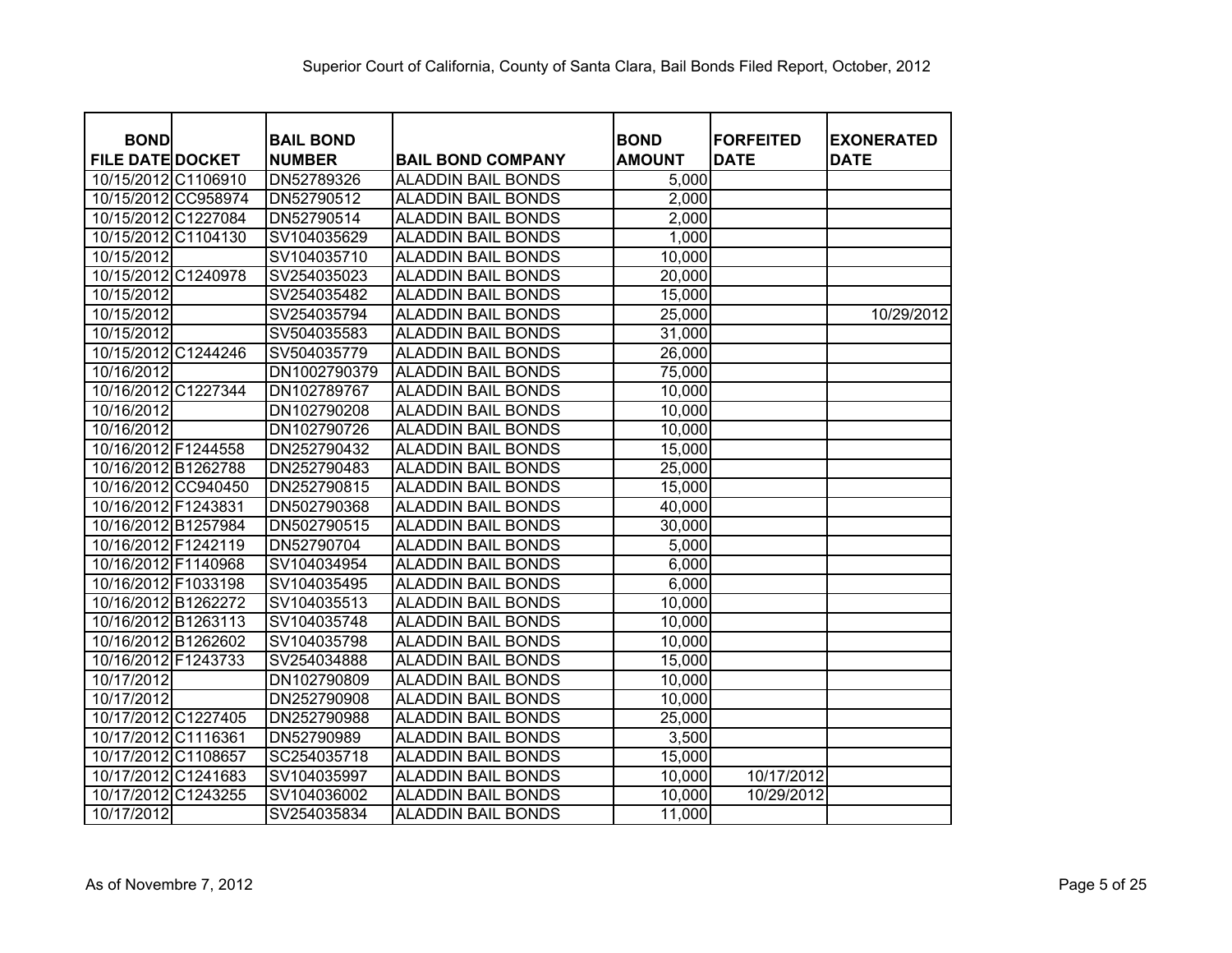| <b>BOND</b>             | <b>BAIL BOND</b> |                           | <b>BOND</b>   | <b>FORFEITED</b> | <b>EXONERATED</b> |
|-------------------------|------------------|---------------------------|---------------|------------------|-------------------|
| <b>FILE DATE DOCKET</b> | <b>NUMBER</b>    | <b>BAIL BOND COMPANY</b>  | <b>AMOUNT</b> | <b>DATE</b>      | <b>DATE</b>       |
| 10/17/2012 B1261752     | SV254035885      | <b>ALADDIN BAIL BONDS</b> | 25,000        |                  |                   |
| 10/17/2012              | SV254035980      | <b>ALADDIN BAIL BONDS</b> | 10,000        |                  |                   |
| 10/17/2012 C1243128     | SV254036018      | <b>ALADDIN BAIL BONDS</b> | 16,000        |                  |                   |
| 10/17/2012 C1243278     | SV254036058      | <b>ALADDIN BAIL BONDS</b> | 20,000        |                  |                   |
| 10/18/2012              | DN102791051      | <b>ALADDIN BAIL BONDS</b> | 10,000        |                  |                   |
| 10/18/2012              | DN252791011      | <b>ALADDIN BAIL BONDS</b> | 10,000        |                  |                   |
| 10/18/2012 C1242980     | DN52791147       | <b>ALADDIN BAIL BONDS</b> | 1,000         | 10/23/2012       |                   |
| 10/18/2012 C1242120     | SV104036125      | <b>ALADDIN BAIL BONDS</b> | 10,000        |                  |                   |
| 10/18/2012              | SV254036136      | <b>ALADDIN BAIL BONDS</b> | 11,000        |                  |                   |
| 10/18/2012 C1234672     | SV504036124      | <b>ALADDIN BAIL BONDS</b> | 35,000        |                  |                   |
| 10/18/2012 C1237638     | SV54036220       | <b>ALADDIN BAIL BONDS</b> | 5,000         |                  |                   |
| 10/18/2012              | SV54036222       | <b>ALADDIN BAIL BONDS</b> | 1,000         |                  |                   |
| 10/19/2012 C1242871     | DN252790931      | <b>ALADDIN BAIL BONDS</b> | 25,000        |                  |                   |
| 10/19/2012 B1262857     | DN502790924      | <b>ALADDIN BAIL BONDS</b> | 35,000        |                  |                   |
| 10/19/2012              | SV104026339      | <b>ALADDIN BAIL BONDS</b> | 5,000         |                  |                   |
| 10/19/2012 C1241268     | SV104036251      | <b>ALADDIN BAIL BONDS</b> | 10,000        |                  |                   |
| 10/19/2012              | SV254036255      | <b>ALADDIN BAIL BONDS</b> | 25,000        |                  |                   |
| 10/22/2012 C1243832     | DN102792041      | <b>ALADDIN BAIL BONDS</b> | 10,000        |                  |                   |
| 10/22/2012              | DN102792215      | <b>ALADDIN BAIL BONDS</b> | 10,000        |                  |                   |
| 10/22/2012 B1262972     | DN252791218      | <b>ALADDIN BAIL BONDS</b> | 25,000        |                  |                   |
| 10/22/2012 F1244493     | DN252791338      | <b>ALADDIN BAIL BONDS</b> | 25,000        |                  |                   |
| 10/22/2012 C1242559     | DN252792297      | <b>ALADDIN BAIL BONDS</b> | 15,000        |                  |                   |
| 10/22/2012 C1077719     | DN252792339      | <b>ALADDIN BAIL BONDS</b> | 25,000        | 10/22/2012       |                   |
| 10/22/2012 B1262986     | DN502791317      | <b>ALADDIN BAIL BONDS</b> | 15,000        |                  |                   |
| 10/22/2012 C1243518     | DN502792025      | <b>ALADDIN BAIL BONDS</b> | 50,000        | 11/1/2012        |                   |
| 10/22/2012              | DN502792106      | <b>ALADDIN BAIL BONDS</b> | 25,000        |                  |                   |
| 10/22/2012 C1241986     | DN52790852       | <b>ALADDIN BAIL BONDS</b> | 5,000         |                  |                   |
| 10/22/2012 B1263125     | DN52791339       | <b>ALADDIN BAIL BONDS</b> | 5,000         |                  |                   |
| 10/22/2012              | SV1004036533     | <b>ALADDIN BAIL BONDS</b> | 100,000       |                  | 11/1/2012         |
| 10/22/2012              | SV1004036710     | <b>ALADDIN BAIL BONDS</b> | 80,000        |                  |                   |
| 10/22/2012 B1261627     | SV104036205      | <b>ALADDIN BAIL BONDS</b> | 5,000         |                  |                   |
| 10/22/2012 C1241989     | SV104036285      | <b>ALADDIN BAIL BONDS</b> | 10,000        |                  |                   |
| 10/22/2012              | SV104036735      | <b>ALADDIN BAIL BONDS</b> | 10,000        |                  |                   |
| 10/22/2012 C1242451     | SV254036455      | <b>ALADDIN BAIL BONDS</b> | 15,000        |                  |                   |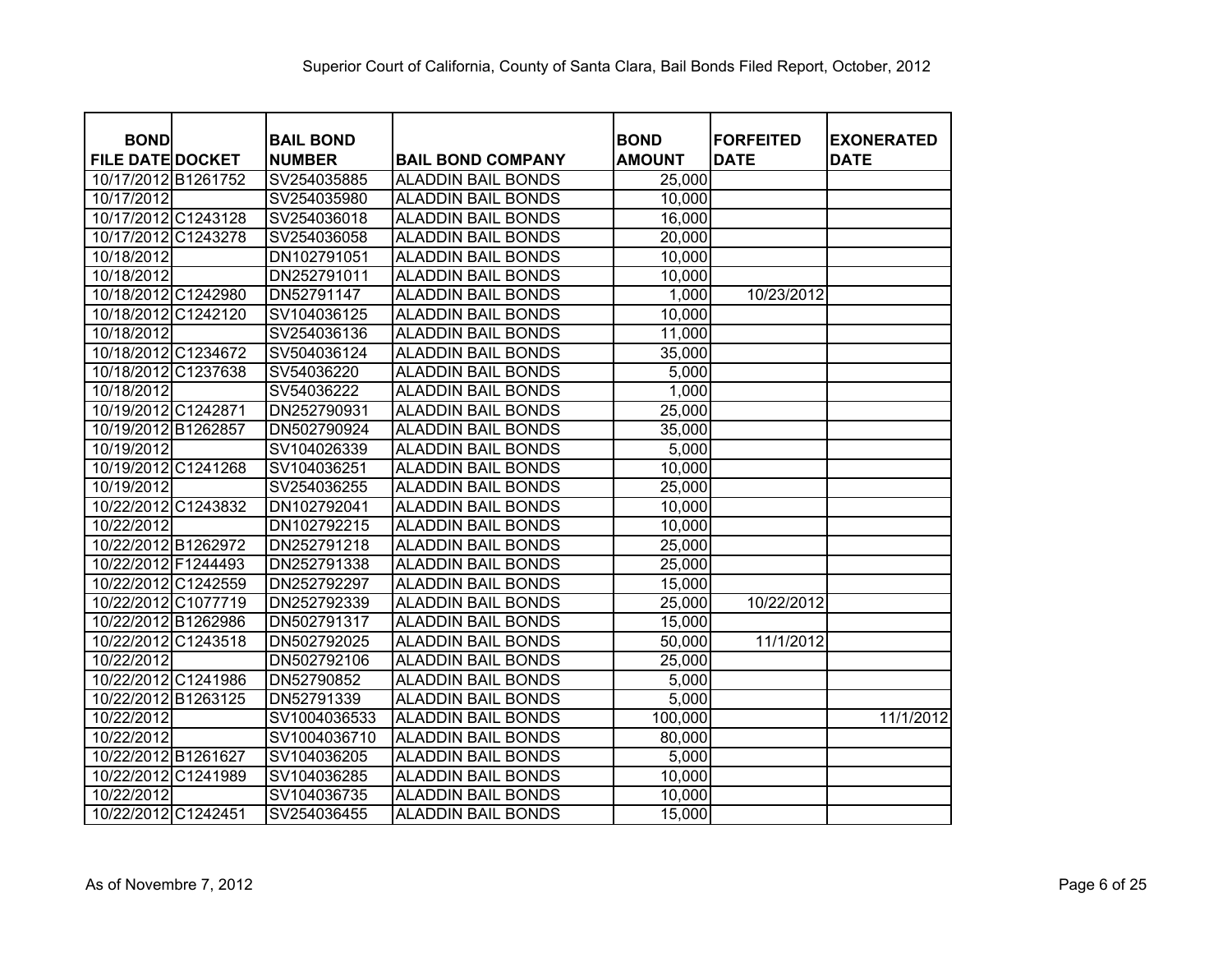| <b>BOND</b><br><b>FILE DATE DOCKET</b> | <b>BAIL BOND</b><br><b>NUMBER</b> | <b>BAIL BOND COMPANY</b>  | <b>BOND</b><br><b>AMOUNT</b> | <b>IFORFEITED</b><br><b>DATE</b> | <b>EXONERATED</b><br><b>DATE</b> |
|----------------------------------------|-----------------------------------|---------------------------|------------------------------|----------------------------------|----------------------------------|
| 10/22/2012                             | SV504036682                       | <b>ALADDIN BAIL BONDS</b> | 35,000                       |                                  |                                  |
| 10/22/2012 B1262376                    | SV54035894                        | <b>ALADDIN BAIL BONDS</b> | 5,000                        |                                  |                                  |
| 10/22/2012 B1261159                    | SV54036221                        | <b>ALADDIN BAIL BONDS</b> | 3,000                        |                                  |                                  |
| 10/22/2012                             | SV54036381                        | <b>ALADDIN BAIL BONDS</b> | 5,000                        |                                  |                                  |
| 10/22/2012 C1239007                    | SV54036389                        | <b>ALADDIN BAIL BONDS</b> | 5,000                        |                                  |                                  |
| 10/22/2012 CC930487                    | SV54036478                        | <b>ALADDIN BAIL BONDS</b> | 5,000                        |                                  |                                  |
| 10/22/2012                             | SV54036661                        | <b>ALADDIN BAIL BONDS</b> | 5,000                        |                                  |                                  |
| 10/23/2012 B1263008                    | DN102791383                       | <b>ALADDIN BAIL BONDS</b> | 10,000                       |                                  |                                  |
| 10/23/2012                             | DN102792237                       | <b>ALADDIN BAIL BONDS</b> | 10,000                       |                                  |                                  |
| 10/23/2012                             | DN252790431                       | <b>ALADDIN BAIL BONDS</b> | 10,000                       |                                  |                                  |
| 10/23/2012 B1260873                    | DN502792109                       | <b>ALADDIN BAIL BONDS</b> | 50,000                       |                                  |                                  |
| 10/23/2012 B1261568                    | DN502792402                       | <b>ALADDIN BAIL BONDS</b> | 50,000                       |                                  |                                  |
| 10/23/2012 B1260045                    | DN52792167                        | <b>ALADDIN BAIL BONDS</b> | 2,000                        |                                  |                                  |
| 10/23/2012 C1225707                    | DN52792482                        | <b>ALADDIN BAIL BONDS</b> | 5,000                        |                                  |                                  |
| 10/23/2012 F1244181                    | SV104036541                       | <b>ALADDIN BAIL BONDS</b> | 10,000                       |                                  |                                  |
| 10/23/2012 F1244665                    | SV254036681                       | <b>ALADDIN BAIL BONDS</b> | 20,000                       |                                  |                                  |
| 10/24/2012                             | DN102792639                       | <b>ALADDIN BAIL BONDS</b> | 10,000                       |                                  |                                  |
| 10/24/2012 BB406667                    | DN252790258                       | <b>ALADDIN BAIL BONDS</b> | 20,000                       |                                  |                                  |
| 10/24/2012 C1242144                    | DN252791955                       | <b>ALADDIN BAIL BONDS</b> | 15,000                       |                                  |                                  |
| 10/24/2012 C1243911                    | DN252792601                       | <b>ALADDIN BAIL BONDS</b> | 25,000                       |                                  |                                  |
| 10/24/2012 C1241887                    | SV104036708                       | <b>ALADDIN BAIL BONDS</b> | 10,000                       |                                  |                                  |
| 10/24/2012                             | SV254005760                       | <b>ALADDIN BAIL BONDS</b> | 25,000                       |                                  |                                  |
| 10/24/2012 C1225859                    | SV254035982                       | <b>ALADDIN BAIL BONDS</b> | 10,000                       |                                  |                                  |
| 10/24/2012 B1253157                    | SV254036811                       | <b>ALADDIN BAIL BONDS</b> | 25,000                       |                                  |                                  |
| 10/24/2012                             | SV254036893                       | <b>ALADDIN BAIL BONDS</b> | 10,000                       |                                  |                                  |
| 10/24/2012                             | SV504036987                       | <b>ALADDIN BAIL BONDS</b> | 50,000                       |                                  |                                  |
| 10/25/2012 B1152224                    | DN252791976                       | <b>ALADDIN BAIL BONDS</b> | 25,000                       |                                  |                                  |
| 10/25/2012 C1240624                    | DN502792661                       | <b>ALADDIN BAIL BONDS</b> | 50,000                       |                                  |                                  |
| 10/25/2012 C1243432                    | SV504037065                       | <b>ALADDIN BAIL BONDS</b> | 50,000                       |                                  |                                  |
| 10/25/2012 B1262732                    | SV54036577                        | <b>ALADDIN BAIL BONDS</b> | 5,000                        |                                  |                                  |
| 10/26/2012 F1032925                    | DN102792782                       | <b>ALADDIN BAIL BONDS</b> | 10,000                       |                                  |                                  |
| 10/26/2012                             | DN102792866                       | <b>ALADDIN BAIL BONDS</b> | 10,000                       |                                  |                                  |
| 10/26/2012                             | DN252792907                       | <b>ALADDIN BAIL BONDS</b> | 15,000                       |                                  |                                  |
| 10/26/2012 C1224500                    | DN252792958                       | <b>ALADDIN BAIL BONDS</b> | 25,000                       |                                  |                                  |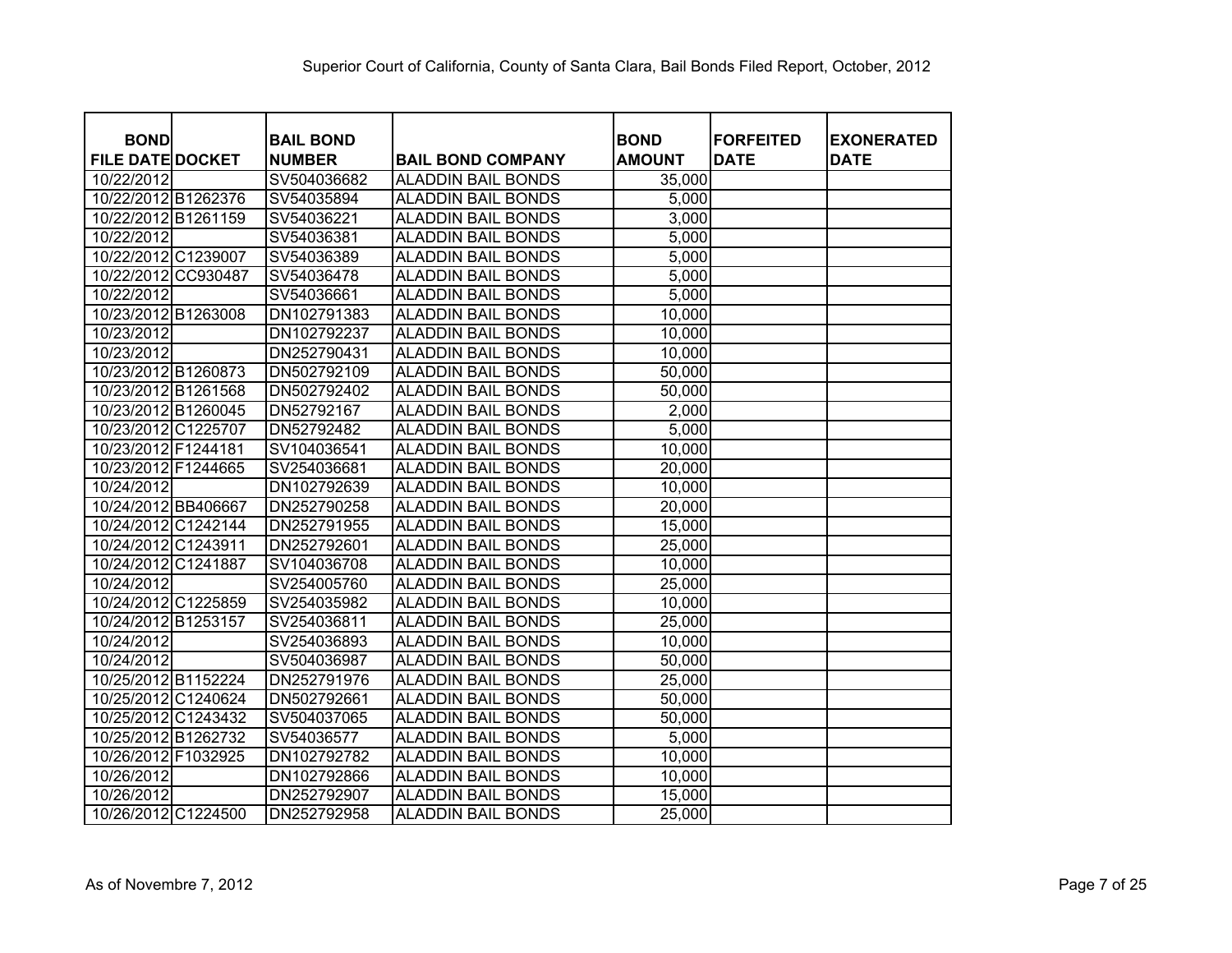| <b>BOND</b>             | <b>BAIL BOND</b> |                           |                              | <b>FORFEITED</b> |                                  |
|-------------------------|------------------|---------------------------|------------------------------|------------------|----------------------------------|
| <b>FILE DATE DOCKET</b> | <b>NUMBER</b>    | <b>BAIL BOND COMPANY</b>  | <b>BOND</b><br><b>AMOUNT</b> | <b>DATE</b>      | <b>EXONERATED</b><br><b>DATE</b> |
| 10/26/2012 C1231735     | SV1004036988     | <b>ALADDIN BAIL BONDS</b> | 100,000                      |                  |                                  |
| 10/26/2012 CC616039     | SV104037229      | <b>ALADDIN BAIL BONDS</b> | 10,000                       |                  |                                  |
| 10/26/2012              | SV254036995      | <b>ALADDIN BAIL BONDS</b> | 15,000                       |                  |                                  |
| 10/26/2012              | SV254037138      | <b>ALADDIN BAIL BONDS</b> | 25,000                       |                  |                                  |
| 10/26/2012 B1262228     | SV504037096      | <b>ALADDIN BAIL BONDS</b> | 50,000                       |                  |                                  |
| 10/26/2012              | SV504037097      | <b>ALADDIN BAIL BONDS</b> | 25,000                       |                  |                                  |
| 10/26/2012              | SV504037146      | <b>ALADDIN BAIL BONDS</b> | 35,000                       |                  |                                  |
| 10/26/2012              | SV54037195       | <b>ALADDIN BAIL BONDS</b> | 1,000                        |                  |                                  |
| 10/26/2012 C1086275     | SV54037196       | <b>ALADDIN BAIL BONDS</b> | 2,000                        |                  |                                  |
| 10/26/2012 C1234157     | SV54037197       | <b>ALADDIN BAIL BONDS</b> | 5,000                        |                  |                                  |
| 10/29/2012 C1226422     | DN102792387      | <b>ALADDIN BAIL BONDS</b> | 10,000                       |                  |                                  |
| 10/29/2012 C1241262     | DN102792575      | <b>ALADDIN BAIL BONDS</b> | 10,000                       |                  |                                  |
| 10/29/2012              | DN102793006      | <b>ALADDIN BAIL BONDS</b> | 10,000                       |                  |                                  |
| 10/29/2012 C1234968     | DN102793232      | <b>ALADDIN BAIL BONDS</b> | 10,000                       |                  |                                  |
| 10/29/2012 C1241270     | DN252792764      | <b>ALADDIN BAIL BONDS</b> | 25,000                       |                  |                                  |
| 10/29/2012              | DN252793013      | <b>ALADDIN BAIL BONDS</b> | 15,000                       |                  |                                  |
| 10/29/2012              | DN252793266      | <b>ALADDIN BAIL BONDS</b> | 25,000                       |                  |                                  |
| 10/29/2012 B1260636     | DN502792959      | <b>ALADDIN BAIL BONDS</b> | 102,912                      |                  |                                  |
| 10/29/2012              | DN502793227      | <b>ALADDIN BAIL BONDS</b> | 50,000                       |                  |                                  |
| 10/29/2012              | DN502793260      | <b>ALADDIN BAIL BONDS</b> | 40,000                       |                  |                                  |
| 10/29/2012 C1120804     | DN52792882       | <b>ALADDIN BAIL BONDS</b> | 5,000                        |                  |                                  |
| 10/29/2012              | DN52793186       | <b>ALADDIN BAIL BONDS</b> | 5,000                        |                  |                                  |
| 10/29/2012 C1237456     | DN52793219       | <b>ALADDIN BAIL BONDS</b> | 5,000                        |                  |                                  |
| 10/29/2012 C1241122     | SV1004037362     | <b>ALADDIN BAIL BONDS</b> | 75,000                       |                  |                                  |
| 10/29/2012 C1114772     | SV104037420      | <b>ALADDIN BAIL BONDS</b> | 5,000                        |                  |                                  |
| 10/29/2012              | SV104037427      | <b>ALADDIN BAIL BONDS</b> | 10,000                       |                  |                                  |
| 10/29/2012              | SV254037281      | <b>ALADDIN BAIL BONDS</b> | 23,000                       |                  |                                  |
| 10/29/2012 C1244088     | SV504037287      | <b>ALADDIN BAIL BONDS</b> | 30,000                       |                  |                                  |
| 10/29/2012              | SV504037426      | <b>ALADDIN BAIL BONDS</b> | 40,000                       |                  |                                  |
| 10/29/2012              | SV504037556      | <b>ALADDIN BAIL BONDS</b> | 50,000                       |                  |                                  |
| 10/29/2012 C1197131     | SV54036623       | <b>ALADDIN BAIL BONDS</b> | 5,000                        |                  |                                  |
| 10/29/2012 F1244324     | SV54036933       | <b>ALADDIN BAIL BONDS</b> | 5,000                        |                  |                                  |
| 10/29/2012 C1076536     | SV54037497       | <b>ALADDIN BAIL BONDS</b> | 5,000                        |                  |                                  |
| 10/29/2012 C1238071     | SV54037630       | <b>ALADDIN BAIL BONDS</b> | 5,000                        |                  |                                  |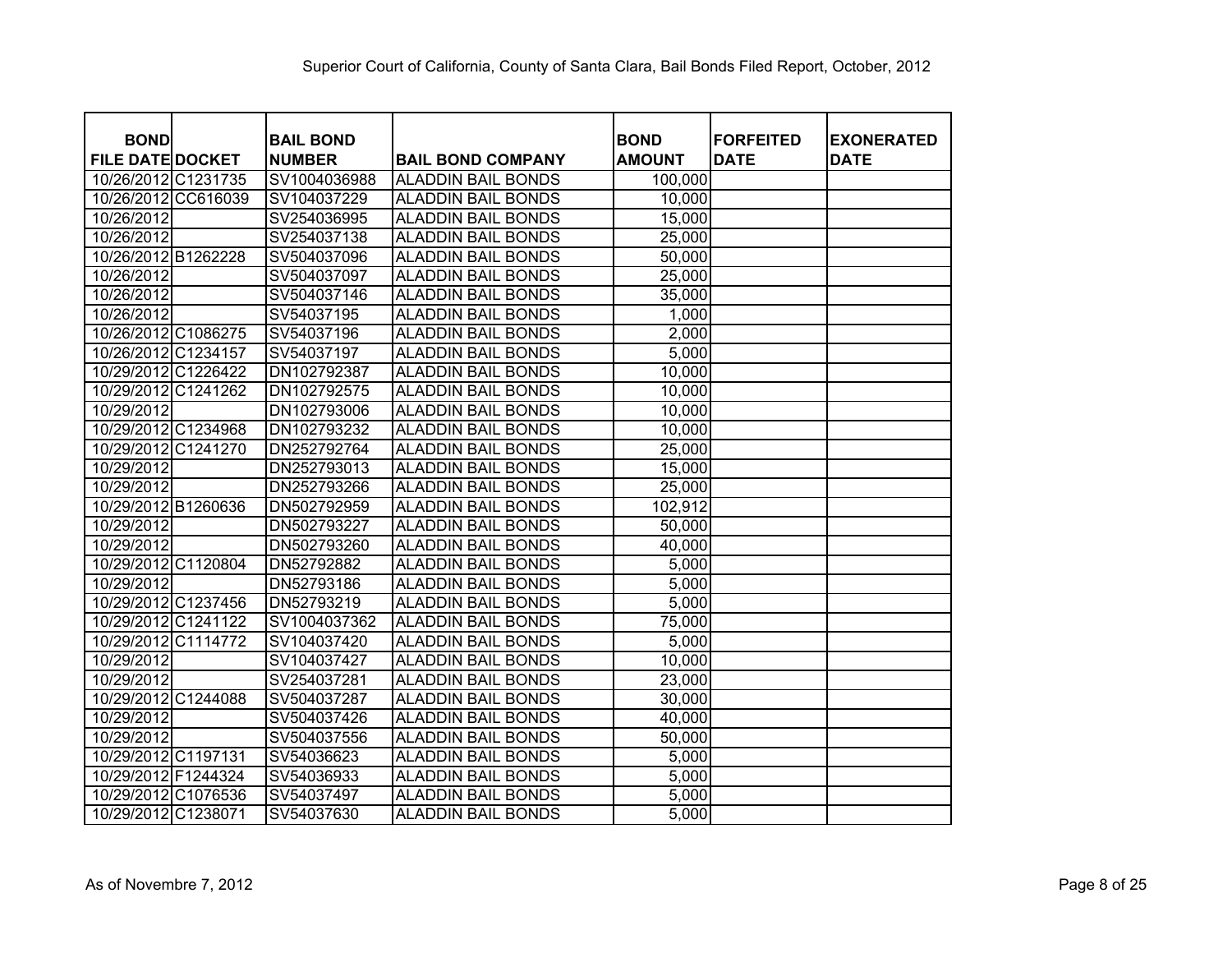| <b>BOND</b>             |          | <b>BAIL BOND</b> |                                | <b>BOND</b>   | <b>FORFEITED</b> | <b>EXONERATED</b> |
|-------------------------|----------|------------------|--------------------------------|---------------|------------------|-------------------|
| <b>FILE DATE DOCKET</b> |          | <b>NUMBER</b>    | <b>BAIL BOND COMPANY</b>       | <b>AMOUNT</b> | <b>DATE</b>      | <b>DATE</b>       |
| 10/30/2012 B1153501     |          | DN102793103      | <b>ALADDIN BAIL BONDS</b>      | 10,000        |                  |                   |
| 10/30/2012              |          | DN102793551      | <b>ALADDIN BAIL BONDS</b>      | 10,000        |                  |                   |
| 10/30/2012 CC772289     |          | DN102793614      | <b>ALADDIN BAIL BONDS</b>      | 7,500         |                  |                   |
| 10/30/2012 B1261080     |          | DN252792547      | <b>ALADDIN BAIL BONDS</b>      | 15,000        |                  |                   |
| 10/30/2012 B1260386     |          | DN52793041       | <b>ALADDIN BAIL BONDS</b>      | 3,000         |                  |                   |
| 10/30/2012              |          | SV1004037446     | <b>ALADDIN BAIL BONDS</b>      | 75,000        |                  |                   |
| 10/30/2012 B1258311     |          | SV104037064      | <b>ALADDIN BAIL BONDS</b>      | 10,000        |                  |                   |
| 10/30/2012 F1244448     |          | SV254037266      | <b>ALADDIN BAIL BONDS</b>      | 20,000        |                  |                   |
| 10/30/2012              |          | SV254037684      | <b>ALADDIN BAIL BONDS</b>      | 10,000        |                  |                   |
| 10/30/2012              |          | SV254037729      | <b>ALADDIN BAIL BONDS</b>      | 25,000        |                  |                   |
| 10/30/2012 CC956486     |          | SV4005854        | <b>ALADDIN BAIL BONDS</b>      | 5,000         |                  |                   |
| 10/30/2012 B1261899     |          | SV54034097       | <b>ALADDIN BAIL BONDS</b>      | 5,000         |                  |                   |
| 10/30/2012 C1241477     |          | SV54037167       | <b>ALADDIN BAIL BONDS</b>      | 5,000         |                  |                   |
| 10/31/2012              |          | DN102793069      | <b>ALADDIN BAIL BONDS</b>      | 10,000        |                  |                   |
| 10/31/2012              |          | DN102793722      | <b>ALADDIN BAIL BONDS</b>      | 10,000        |                  |                   |
| 10/31/2012              |          | DN252793488      | <b>ALADDIN BAIL BONDS</b>      | 16,000        |                  |                   |
| 10/31/2012 C1242340     |          | DN252793760      | <b>ALADDIN BAIL BONDS</b>      | 20,000        |                  |                   |
| 10/31/2012              | C1241122 | DN502793694      | <b>ALADDIN BAIL BONDS</b>      | 5,000         |                  |                   |
| 10/31/2012              |          | SV104037802      | <b>ALADDIN BAIL BONDS</b>      | 10,000        |                  |                   |
| 10/31/2012 C1243866     |          | SV254037769      | <b>ALADDIN BAIL BONDS</b>      | 22,000        |                  |                   |
| 10/31/2012              |          | SV254037783      | <b>ALADDIN BAIL BONDS</b>      | 11,000        |                  |                   |
| 10/31/2012              |          | SV504037714      | <b>ALADDIN BAIL BONDS</b>      | 50,000        |                  |                   |
| 10/31/2012 C1242001     |          | SV504037835      | <b>ALADDIN BAIL BONDS</b>      | 50,000        |                  |                   |
| 10/31/2012 C1239732     |          | SV54036745       | <b>ALADDIN BAIL BONDS</b>      | 5,000         |                  |                   |
| 10/31/2012 C1108825     |          | SV54037856       | <b>ALADDIN BAIL BONDS</b>      | 5,000         |                  |                   |
| 10/1/2012 F1244410      |          | LX3010010429     | ALICE CORTEZ BAIL BONDS        | 21,000        | 10/16/2012       |                   |
| 10/9/2012               |          | LX10010407       | ALICE CORTEZ BAIL BONDS        | 10,000        |                  |                   |
| 10/9/2012 F1243650      |          | LX1510010408     | ALICE CORTEZ BAIL BONDS        | 5,000         |                  |                   |
| 10/9/2012 F1242388      |          | LX3010010431     | ALICE CORTEZ BAIL BONDS        | 20,000        |                  |                   |
| 10/11/2012 F1241570     |          | LX1510010409     | <b>ALICE CORTEZ BAIL BONDS</b> | 7,000         |                  |                   |
| 10/18/2012 F1243680     |          | LX1510010410     | ALICE CORTEZ BAIL BONDS        | 15,000        |                  |                   |
| 10/18/2012 F1244644     |          | LX3010010432     | ALICE CORTEZ BAIL BONDS        | 10,000        |                  |                   |
| 10/23/2012              |          | LX5010010465     | ALICE CORTEZ BAIL BONDS        | 35,000        |                  |                   |
| 10/29/2012 F1138895     |          | LX1510016291     | ALICE CORTEZ BAIL BONDS        | 10,000        |                  |                   |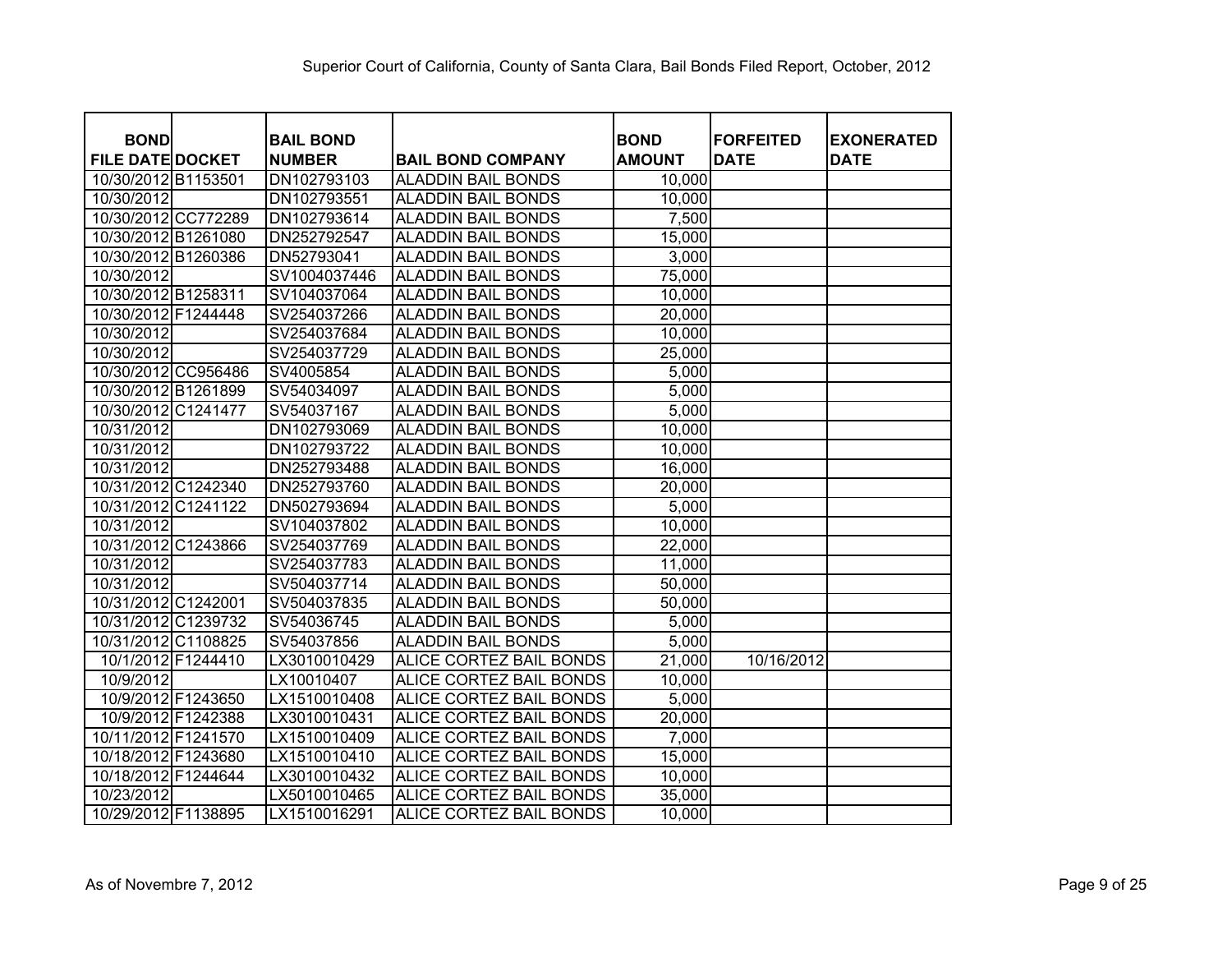| <b>BOND</b>             | <b>BAIL BOND</b> |                                | <b>BOND</b>   | <b>FORFEITED</b> | <b>EXONERATED</b> |
|-------------------------|------------------|--------------------------------|---------------|------------------|-------------------|
| <b>FILE DATE DOCKET</b> | <b>NUMBER</b>    | <b>BAIL BOND COMPANY</b>       | <b>AMOUNT</b> | <b>DATE</b>      | <b>DATE</b>       |
| 10/29/2012 F1244567     | LX5010010447     | <b>ALICE CORTEZ BAIL BONDS</b> | 50,000        |                  |                   |
| 10/30/2012              | LX5010010448     | <b>ALICE CORTEZ BAIL BONDS</b> | 25,000        |                  |                   |
| 10/1/2012 C1084786      |                  | 555868505 ALL PRO BAIL BONDS   | 50,000        |                  | 10/26/2012        |
| 10/1/2012               |                  | 5111962507 ALL PRO BAIL BONDS  | 10,000        |                  |                   |
| 10/1/2012 F1243006      |                  | 5271541594 ALL PRO BAIL BONDS  | 10,000        |                  |                   |
| 10/1/2012 C1237778      |                  | 5550866329 ALL PRO BAIL BONDS  | 50,000        |                  | 10/4/2012         |
| 10/1/2012 C1243062      |                  | 5550868493 ALL PRO BAIL BONDS  | 50,000        |                  |                   |
| 10/1/2012 F1241886      |                  | 5801386426 ALL PRO BAIL BONDS  | 5,000         |                  |                   |
| 10/1/2012 F1140685      |                  | 5801397925 ALL PRO BAIL BONDS  | 5,000         |                  |                   |
| 10/2/2012 B1154973      |                  | 5550866345 ALL PRO BAIL BONDS  | 30,000        |                  |                   |
| 10/3/2012 C1241976      |                  | 5271541606 ALL PRO BAIL BONDS  | 20,000        | 10/26/2012       |                   |
| 10/4/2012 C1240977      |                  | 5271510848 ALL PRO BAIL BONDS  | 15,000        |                  |                   |
| 10/4/2012 C1240977      |                  | 5271541581 ALL PRO BAIL BONDS  | 15,000        |                  |                   |
| 10/4/2012 C1239405      |                  | 5801391655 ALL PRO BAIL BONDS  | 5,000         |                  |                   |
| 10/4/2012 C1238939      |                  | 5801397909 ALL PRO BAIL BONDS  | 5,000         |                  |                   |
| 10/9/2012 C1234827      |                  | 5271507262 ALL PRO BAIL BONDS  | 25,000        |                  |                   |
| 10/9/2012               |                  | 5271507275 ALL PRO BAIL BONDS  | 15,000        |                  | 11/5/2012         |
| 10/9/2012               |                  | 5271514945 ALL PRO BAIL BONDS  | 20,000        |                  |                   |
| 10/9/2012               |                  | 5271537601 ALL PRO BAIL BONDS  | 20,000        |                  |                   |
| 10/9/2012 C1233545      |                  | 5550859097 ALL PRO BAIL BONDS  | 50,000        |                  |                   |
| 10/9/2012 C1242923      |                  | 5550859109 ALL PRO BAIL BONDS  | 35,000        |                  |                   |
| 10/9/2012 B1259621      |                  | 5801397897 ALL PRO BAIL BONDS  | 1,000         |                  |                   |
| 10/10/2012 C1241521     |                  | 5200076810 ALL PRO BAIL BONDS  | 15,000        |                  |                   |
| 10/10/2012              |                  | 5271528276 ALL PRO BAIL BONDS  | 10,000        |                  |                   |
| 10/10/2012 C1243247     |                  | 5271560559 ALL PRO BAIL BONDS  | 25,000        |                  |                   |
| 10/11/2012 C1241181     |                  | 5105293541 ALL PRO BAIL BONDS  | 100,000       |                  |                   |
| 10/11/2012 C1243900     |                  | 5111970427 ALL PRO BAIL BONDS  | 10,000        |                  |                   |
| 10/15/2012              |                  | 5111975860 ALL PRO BAIL BONDS  | 10,000        |                  |                   |
| 10/15/2012 C1240580     |                  | 5111977372 ALL PRO BAIL BONDS  | 10,000        |                  |                   |
| 10/15/2012 C1241405     |                  | 5111977385 ALL PRO BAIL BONDS  | 10,000        |                  |                   |
| 10/15/2012              |                  | 5111990124 ALL PRO BAIL BONDS  | 10,000        |                  |                   |
| 10/15/2012              |                  | 5271514961 ALL PRO BAIL BONDS  | 11,000        |                  |                   |
| 10/15/2012              |                  | 5271560562 ALL PRO BAIL BONDS  | 15,000        |                  |                   |
| 10/15/2012 C1243269     |                  | 5271560575 ALL PRO BAIL BONDS  | 25,000        |                  |                   |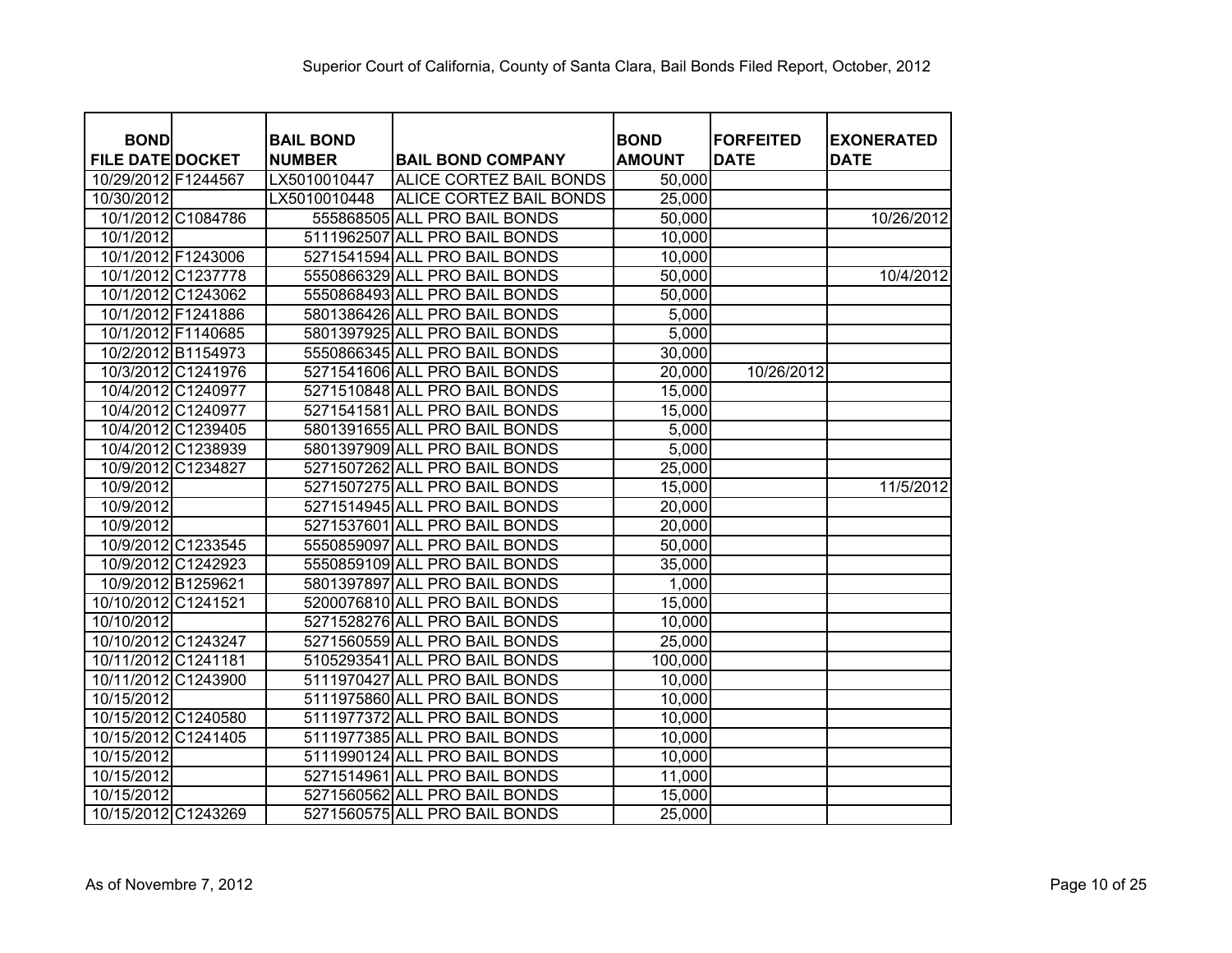| <b>BOND</b>             | <b>BAIL BOND</b> |                               | <b>BOND</b>   | <b>IFORFEITED</b> | <b>EXONERATED</b> |
|-------------------------|------------------|-------------------------------|---------------|-------------------|-------------------|
| <b>FILE DATE DOCKET</b> | <b>NUMBER</b>    | <b>BAIL BOND COMPANY</b>      | <b>AMOUNT</b> | <b>DATE</b>       | <b>DATE</b>       |
| 10/15/2012 C1237936     |                  | 5801384703 ALL PRO BAIL BONDS | 5,000         |                   |                   |
| 10/16/2012 FF722546     |                  | 511977398 ALL PRO BAIL BONDS  | 10,000        |                   |                   |
| 10/16/2012 C1074013     |                  | 5111975886 ALL PRO BAIL BONDS | 7,500         |                   |                   |
| 10/16/2012 B1262921     |                  | 5271514958 ALL PRO BAIL BONDS | 11,250        |                   |                   |
| 10/16/2012 F1244271     |                  | 5271514974 ALL PRO BAIL BONDS | 25,000        |                   |                   |
| 10/16/2012 CC893163     |                  | 5271569846 ALL PRO BAIL BONDS | 15,000        |                   |                   |
| 10/16/2012              |                  | 5271569859 ALL PRO BAIL BONDS | 25,000        |                   |                   |
| 10/18/2012 C1243270     |                  | 5550885115 ALL PRO BAIL BONDS | 45,000        |                   |                   |
| 10/19/2012 C1109563     |                  | 5105287865 ALL PRO BAIL BONDS | 75,000        |                   |                   |
| 10/19/2012 C1109563     |                  | 5550885128 ALL PRO BAIL BONDS | 50,000        |                   |                   |
| 10/22/2012              |                  | 5111975901 ALL PRO BAIL BONDS | 10,000        |                   |                   |
| 10/22/2012 C1242893     |                  | 5271514987 ALL PRO BAIL BONDS | 15,000        |                   | 10/30/2012        |
| 10/23/2012              |                  | 5111975914 ALL PRO BAIL BONDS | 10,000        |                   |                   |
| 10/23/2012              |                  | 5111975927 ALL PRO BAIL BONDS | 10,000        |                   |                   |
| 10/23/2012              |                  | 5271569862 ALL PRO BAIL BONDS | 17,000        |                   |                   |
| 10/23/2012 C1238461     |                  | 5801433768 ALL PRO BAIL BONDS | 5,000         |                   |                   |
| 10/24/2012 C1235623     |                  | 5111987634 ALL PRO BAIL BONDS | 10,000        |                   |                   |
| 10/24/2012 C1122248     |                  | 5801384716 ALL PRO BAIL BONDS | 500           |                   |                   |
| 10/24/2012 F1243826     |                  | 5801386385 ALL PRO BAIL BONDS | 5,000         |                   |                   |
| 10/26/2012 B1262378     |                  | 5105304784 ALL PRO BAIL BONDS | 100,000       |                   |                   |
| 10/26/2012              |                  | 5550878586 ALL PRO BAIL BONDS | 11,000        |                   |                   |
| 10/26/2012 C1117250     |                  | 5801429721 ALL PRO BAIL BONDS | 1,000         |                   | 10/26/2012        |
| 10/26/2012 C1116346     |                  | 5801429734 ALL PRO BAIL BONDS | 5,000         |                   | 10/26/2012        |
| 10/26/2012 C1120609     |                  | 5801429747 ALL PRO BAIL BONDS | 5,000         |                   | 10/26/2012        |
| 10/29/2012              |                  | 5111987577 ALL PRO BAIL BONDS | 10,000        |                   |                   |
| 10/29/2012 C1244087     |                  | 5111987647 ALL PRO BAIL BONDS | 10,000        |                   |                   |
| 10/29/2012              |                  | 5271567644 ALL PRO BAIL BONDS | 23,000        |                   |                   |
| 10/29/2012              |                  | 5801433726 ALL PRO BAIL BONDS | 5,000         |                   |                   |
| 10/30/2012              |                  | 5111987593 ALL PRO BAIL BONDS | 10,000        |                   |                   |
| 10/30/2012 B1152735     |                  | 5111987650 ALL PRO BAIL BONDS | 10,000        |                   |                   |
| 10/30/2012              |                  | 5550885090 ALL PRO BAIL BONDS | 50,000        |                   |                   |
| 10/30/2012              |                  | 5801429750 ALL PRO BAIL BONDS | 1,000         |                   |                   |
| 10/30/2012 C1100341     |                  | 5801433739 ALL PRO BAIL BONDS | 5,000         |                   |                   |
| 10/31/2012              |                  | 5271569817 ALL PRO BAIL BONDS | 26,000        |                   |                   |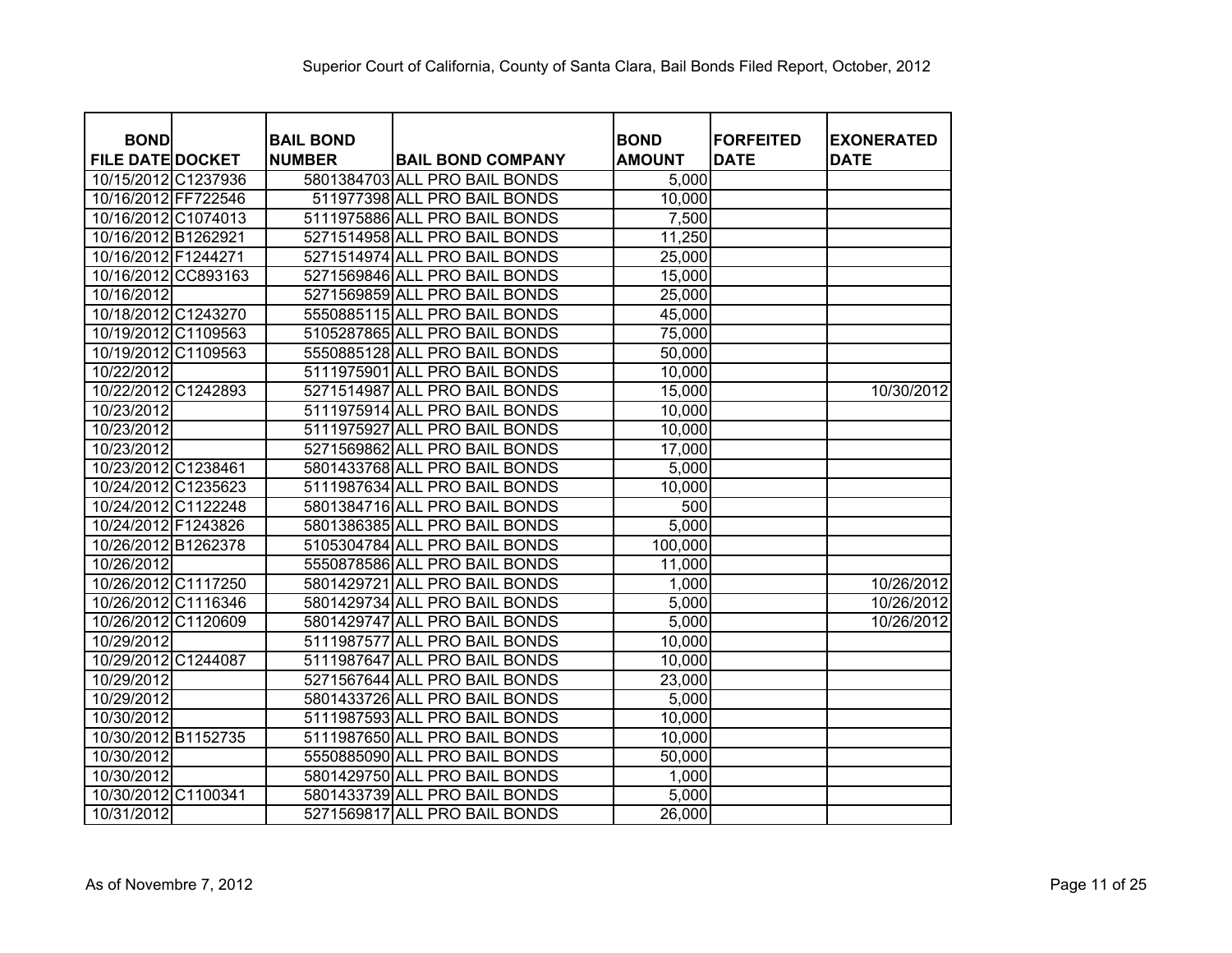| <b>BOND</b>             | <b>BAIL BOND</b> |                               | <b>BOND</b>   | <b>FORFEITED</b> | <b>EXONERATED</b> |
|-------------------------|------------------|-------------------------------|---------------|------------------|-------------------|
| <b>FILE DATE DOCKET</b> | <b>NUMBER</b>    | <b>BAIL BOND COMPANY</b>      | <b>AMOUNT</b> | <b>DATE</b>      | <b>DATE</b>       |
| 10/31/2012              |                  | 5271569820 ALL PRO BAIL BONDS | 25,000        |                  |                   |
| 10/11/2012 C1229819     | IS30K132595      | <b>AMIGO BAIL BONDS</b>       | 1,000         |                  |                   |
| 10/11/2012 C1231189     | IS30K132596      | <b>AMIGO BAIL BONDS</b>       | 5,000         |                  |                   |
| 10/19/2012 C1240954     | IS30K132590      | <b>AMIGO BAIL BONDS</b>       | 5,000         |                  |                   |
| 10/22/2012              | IS30K132594      | <b>AMIGO BAIL BONDS</b>       | 10,000        |                  |                   |
| 10/24/2012 F1244552     | IS30K132592      | <b>AMIGO BAIL BONDS</b>       | 10,000        |                  |                   |
| 10/30/2012 C1242694     | IS30K132591      | <b>AMIGO BAIL BONDS</b>       | 10,000        |                  |                   |
| 10/1/2012 C1243523      | T1050374892      | <b>BAD BOYS BAIL BONDS</b>    | 10,000        |                  | 11/6/2012         |
| 10/1/2012               | T2550367933      | <b>BAD BOYS BAIL BONDS</b>    | 200,000       |                  | 10/26/2012        |
| 10/1/2012               | T2550371832      | <b>BAD BOYS BAIL BONDS</b>    | 25,000        |                  | 10/29/2012        |
| 10/2/2012 C1237794      | T1050374888      | <b>BAD BOYS BAIL BONDS</b>    | 10,000        |                  | 10/22/2012        |
| 10/2/2012 B1263035      | T1050375071      | <b>BAD BOYS BAIL BONDS</b>    | 10,000        |                  |                   |
| 10/2/2012 C1242577      | T2550367935      | <b>BAD BOYS BAIL BONDS</b>    | 25,000        |                  |                   |
| 10/2/2012 F1242991      | T2550367937      | <b>BAD BOYS BAIL BONDS</b>    | 15,000        |                  |                   |
| 10/2/2012 B1262743      | T2550371831      | <b>BAD BOYS BAIL BONDS</b>    | 25,000        | 10/12/2012       | 10/22/2012        |
| 10/2/2012 C1227838      | T2550372307      | <b>BAD BOYS BAIL BONDS</b>    | 20,000        |                  |                   |
| 10/2/2012 B1262939      | T5050374923      | <b>BAD BOYS BAIL BONDS</b>    | 36,000        |                  |                   |
| 10/2/2012 C1243254      | T5050375652      | <b>BAD BOYS BAIL BONDS</b>    | 26,000        |                  |                   |
| 10/2/2012 B1261798      | T550371780       | <b>BAD BOYS BAIL BONDS</b>    | 5,000         |                  |                   |
| 10/2/2012 BB515920      | T550374870       | <b>BAD BOYS BAIL BONDS</b>    | 490           |                  |                   |
| 10/2/2012 C1238639      | T550374871       | <b>BAD BOYS BAIL BONDS</b>    | 5,000         |                  |                   |
| 10/2/2012 B1262263      | T550374872       | <b>BAD BOYS BAIL BONDS</b>    | 5,000         |                  |                   |
| 10/2/2012 C1242525      | T550374873       | <b>BAD BOYS BAIL BONDS</b>    | 5,000         |                  |                   |
| 10/2/2012 C1239259      | T550375851       | <b>BAD BOYS BAIL BONDS</b>    | 5,000         |                  |                   |
| 10/3/2012 F1243820      | T1050374891      | <b>BAD BOYS BAIL BONDS</b>    | 7,500         |                  |                   |
| 10/4/2012 C1240824      | T1050375070      | <b>BAD BOYS BAIL BONDS</b>    | 10,000        |                  |                   |
| 10/4/2012 C1237844      | T550371775       | <b>BAD BOYS BAIL BONDS</b>    | 5,000         |                  |                   |
| 10/5/2012               | T10050372246     | <b>BAD BOYS BAIL BONDS</b>    | 100,000       |                  | 10/31/2012        |
| 10/5/2012 B1262938      | T1050374890      | <b>BAD BOYS BAIL BONDS</b>    | 10,000        |                  |                   |
| 10/5/2012 B1261348      | T1050375072      | <b>BAD BOYS BAIL BONDS</b>    | 10,000        |                  |                   |
| 10/5/2012 B1261229      | T2550371834      | <b>BAD BOYS BAIL BONDS</b>    | 25,000        |                  |                   |
| 10/9/2012 C1241503      | T10050372339     | <b>BAD BOYS BAIL BONDS</b>    | 100,000       | 10/16/2012       | 10/18/2012        |
| 10/9/2012               | T1050375249      | <b>BAD BOYS BAIL BONDS</b>    | 10,000        |                  |                   |
| 10/9/2012 B1258315      | T1050375253      | <b>BAD BOYS BAIL BONDS</b>    | 10,000        |                  |                   |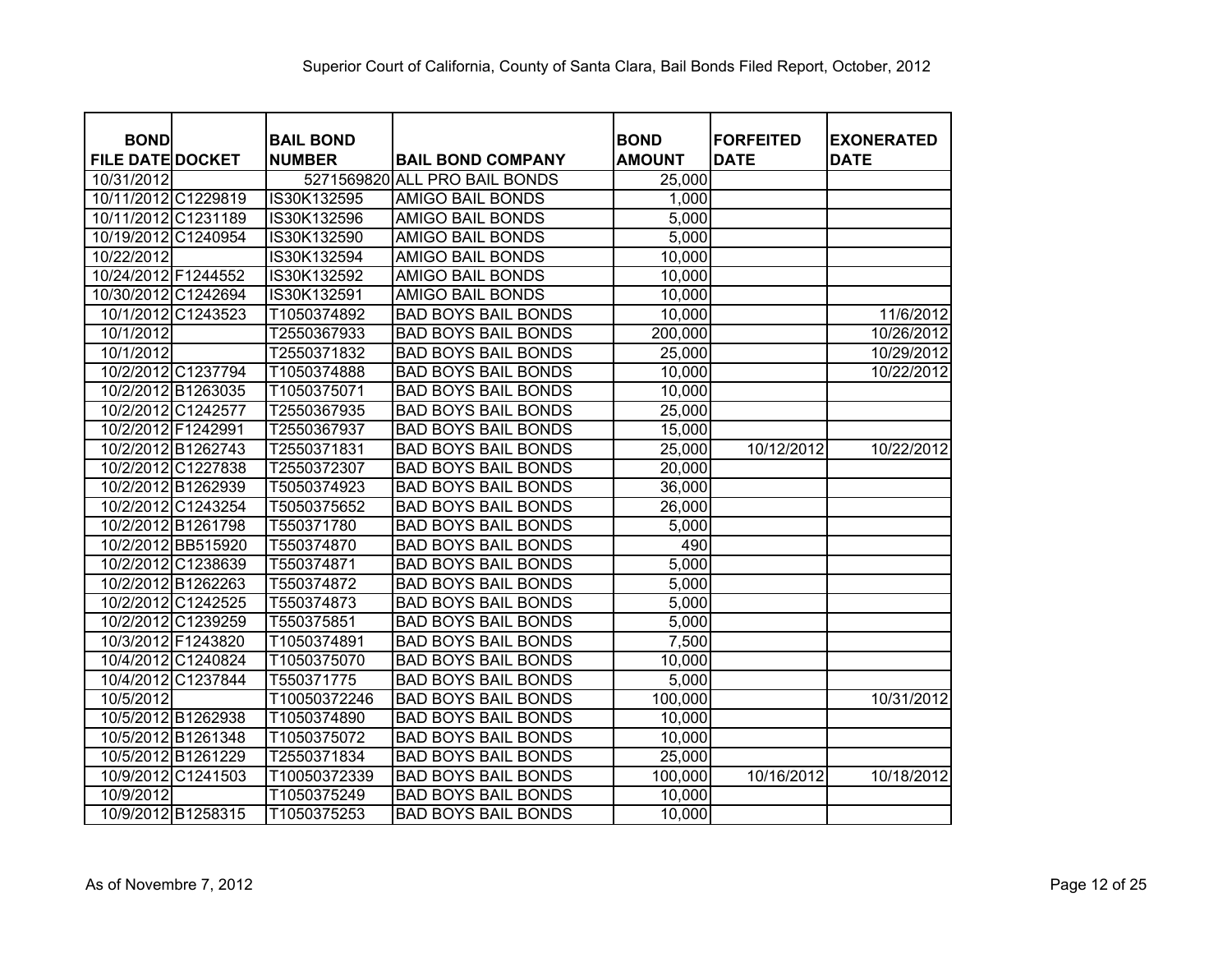| <b>BOND</b>             | <b>BAIL BOND</b> |                            | <b>BOND</b>   | <b>FORFEITED</b> | <b>EXONERATED</b> |
|-------------------------|------------------|----------------------------|---------------|------------------|-------------------|
| <b>FILE DATE DOCKET</b> | <b>NUMBER</b>    | <b>BAIL BOND COMPANY</b>   | <b>AMOUNT</b> | <b>DATE</b>      | <b>DATE</b>       |
| 10/9/2012 C1242057      | T1M50371576      | <b>BAD BOYS BAIL BONDS</b> | 150,000       | 10/16/2012       | 10/18/2012        |
| 10/9/2012               | T2550371276      | <b>BAD BOYS BAIL BONDS</b> | 25,000        |                  | 10/22/2012        |
| 10/9/2012               | T2550375293      | <b>BAD BOYS BAIL BONDS</b> | 15,000        |                  |                   |
| 10/9/2012 C1242922      | T2550375955      | <b>BAD BOYS BAIL BONDS</b> | 25,000        |                  |                   |
| 10/9/2012               | T2550375957      | <b>BAD BOYS BAIL BONDS</b> | 15,000        |                  |                   |
| 10/9/2012 C1242389      | T5050375660      | <b>BAD BOYS BAIL BONDS</b> | 50,000        |                  |                   |
| 10/9/2012 C1240337      | T550371255       | <b>BAD BOYS BAIL BONDS</b> | 5,000         |                  |                   |
| 10/9/2012 C1240987      | T550375848       | <b>BAD BOYS BAIL BONDS</b> | 5,000         |                  |                   |
| 10/10/2012 C1243905     | T10050371244     | <b>BAD BOYS BAIL BONDS</b> | 75,000        |                  |                   |
| 10/10/2012 C1232632     | T1050375941      | <b>BAD BOYS BAIL BONDS</b> | 10,000        |                  |                   |
| 10/10/2012 C1238234     | T1050375946      | <b>BAD BOYS BAIL BONDS</b> | 10,000        |                  |                   |
| 10/10/2012 C1240827     | T2550367678      | <b>BAD BOYS BAIL BONDS</b> | 10,000        |                  |                   |
| 10/10/2012              | T2550371277      | <b>BAD BOYS BAIL BONDS</b> | 15,000        |                  |                   |
| 10/10/2012 B1262752     | T2550375954      | <b>BAD BOYS BAIL BONDS</b> | 25,000        |                  |                   |
| 10/10/2012 C1241387     | T2550375958      | <b>BAD BOYS BAIL BONDS</b> | 25,000        |                  |                   |
| 10/10/2012 C1241971     | T550375270       | <b>BAD BOYS BAIL BONDS</b> | 5,000         |                  |                   |
| 10/10/2012 C1232515     | T550375927       | <b>BAD BOYS BAIL BONDS</b> | 5,000         |                  |                   |
| 10/10/2012 B1262742     | T7550375903      | <b>BAD BOYS BAIL BONDS</b> | 75,000        |                  |                   |
| 10/11/2012 C1236660     | T1050375250      | <b>BAD BOYS BAIL BONDS</b> | 7,500         |                  |                   |
| 10/11/2012 C1240143     | T1050375940      | <b>BAD BOYS BAIL BONDS</b> | 10,000        |                  |                   |
| 10/11/2012 C1230587     | T2550363033      | <b>BAD BOYS BAIL BONDS</b> | 25,000        |                  |                   |
| 10/11/2012 C1241481     | T2550375292      | <b>BAD BOYS BAIL BONDS</b> | 15,000        |                  |                   |
| 10/11/2012 C1241712     | T2550375871      | <b>BAD BOYS BAIL BONDS</b> | 20,000        |                  |                   |
| 10/11/2012 C1242925     | T2550375873      | <b>BAD BOYS BAIL BONDS</b> | 16,000        |                  |                   |
| 10/11/2012              | T5050375886      | <b>BAD BOYS BAIL BONDS</b> | 50,000        |                  | 10/23/2012        |
| 10/11/2012              | T5050376384      | <b>BAD BOYS BAIL BONDS</b> | 50,000        |                  | 10/23/2012        |
| 10/11/2012 C1242436     | T550375277       | <b>BAD BOYS BAIL BONDS</b> | 3,000         |                  |                   |
| 10/12/2012              | T2550363105      | <b>BAD BOYS BAIL BONDS</b> | 25,000        |                  |                   |
| 10/12/2012              | T2550371829      | <b>BAD BOYS BAIL BONDS</b> | 25,000        |                  | 10/25/2012        |
| 10/12/2012 C1122478     | T550375276       | <b>BAD BOYS BAIL BONDS</b> | 5,000         |                  |                   |
| 10/12/2012 B1263023     | T550375850       | <b>BAD BOYS BAIL BONDS</b> | 1,000         |                  |                   |
| 10/12/2012 BB515100     | T55037845        | <b>BAD BOYS BAIL BONDS</b> | 5,000         |                  |                   |
| 10/15/2012 C1225934     | T10050375905     | <b>BAD BOYS BAIL BONDS</b> | 100,000       |                  |                   |
| 10/15/2012              | T1050375943      | <b>BAD BOYS BAIL BONDS</b> | 10,000        |                  |                   |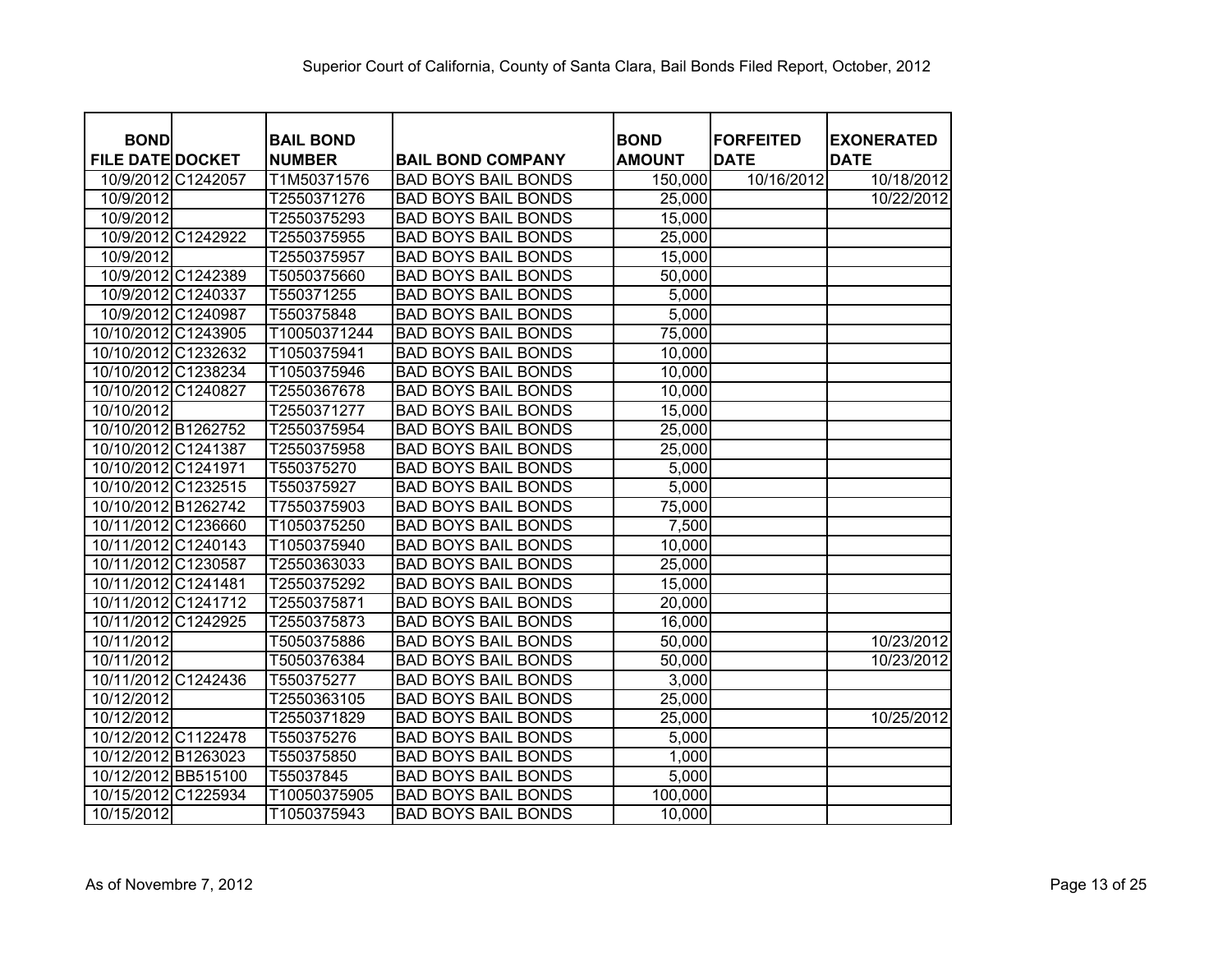| <b>BOND</b>             | <b>BAIL BOND</b> |                            | <b>BOND</b>   | <b>FORFEITED</b> | <b>EXONERATED</b> |
|-------------------------|------------------|----------------------------|---------------|------------------|-------------------|
| <b>FILE DATE DOCKET</b> | <b>NUMBER</b>    | <b>BAIL BOND COMPANY</b>   | <b>AMOUNT</b> | <b>DATE</b>      | <b>DATE</b>       |
| 10/15/2012              | T1050375945      | <b>BAD BOYS BAIL BONDS</b> | 10,000        |                  |                   |
| 10/15/2012 B1263055     | T2550371828      | <b>BAD BOYS BAIL BONDS</b> | 20,000        |                  | 10/25/2012        |
| 10/15/2012 C1244048     | T2550374909      | <b>BAD BOYS BAIL BONDS</b> | 11,000        |                  |                   |
| 10/15/2012 B1263055     | T2550375088      | <b>BAD BOYS BAIL BONDS</b> | 20,000        |                  | 10/25/2012        |
| 10/15/2012              | T2550376544      | <b>BAD BOYS BAIL BONDS</b> | 25,000        |                  | 10/29/2012        |
| 10/15/2012 C1065883     | T550375068       | <b>BAD BOYS BAIL BONDS</b> | 2,500         |                  |                   |
| 10/16/2012              | T1050375248      | <b>BAD BOYS BAIL BONDS</b> | 10,000        |                  |                   |
| 10/16/2012 B1260454     | T2550375090      | <b>BAD BOYS BAIL BONDS</b> | 20,000        |                  |                   |
| 10/16/2012              | T2550376545      | <b>BAD BOYS BAIL BONDS</b> | 15,000        |                  |                   |
| 10/16/2012              | T5050376385      | <b>BAD BOYS BAIL BONDS</b> | 26,000        |                  |                   |
| 10/17/2012 C1240955     | T1050375076      | <b>BAD BOYS BAIL BONDS</b> | 10,000        |                  |                   |
| 10/17/2012              | T2550376546      | <b>BAD BOYS BAIL BONDS</b> | 25,000        |                  |                   |
| 10/17/2012 C1239635     | T2550376547      | <b>BAD BOYS BAIL BONDS</b> | 5,000         |                  |                   |
| 10/17/2012 C1242880     | T550375272       | <b>BAD BOYS BAIL BONDS</b> | 2,000         |                  |                   |
| 10/18/2012 C1241688     | T550376344       | <b>BAD BOYS BAIL BONDS</b> | 5,000         |                  |                   |
| 10/19/2012 C1241698     | T1050375075      | <b>BAD BOYS BAIL BONDS</b> | 10,000        |                  |                   |
| 10/19/2012              | T2550375294      | <b>BAD BOYS BAIL BONDS</b> | 25,000        |                  |                   |
| 10/19/2012 F1244493     | T2550376370      | <b>BAD BOYS BAIL BONDS</b> | 25,000        |                  |                   |
| 10/22/2012 F1243975     | T10050375907     | <b>BAD BOYS BAIL BONDS</b> | 40,000        |                  |                   |
| 10/22/2012 C1242124     | T10050380293     | <b>BAD BOYS BAIL BONDS</b> | 6,000         |                  |                   |
| 10/22/2012              | T1050375073      | <b>BAD BOYS BAIL BONDS</b> | 10,000        |                  |                   |
| 10/22/2012 C1230154     | T1050375074      | <b>BAD BOYS BAIL BONDS</b> | 5,000         |                  |                   |
| 10/22/2012 F1242155     | T1050375857      | <b>BAD BOYS BAIL BONDS</b> | 10,000        |                  |                   |
| 10/22/2012 B1262542     | T1050375859      | <b>BAD BOYS BAIL BONDS</b> | 5,000         |                  |                   |
| 10/22/2012 C1243205     | T2550371830      | <b>BAD BOYS BAIL BONDS</b> | 15,000        |                  |                   |
| 10/22/2012 C1244211     | T2550372308      | <b>BAD BOYS BAIL BONDS</b> | 10,000        |                  |                   |
| 10/22/2012              | T2550375870      | <b>BAD BOYS BAIL BONDS</b> | 25,000        |                  |                   |
| 10/22/2012 B1259855     | T2550376369      | <b>BAD BOYS BAIL BONDS</b> | 25,000        |                  |                   |
| 10/22/2012 C1241739     | T2550376371      | <b>BAD BOYS BAIL BONDS</b> | 20,000        |                  |                   |
| 10/22/2012              | T2550376372      | <b>BAD BOYS BAIL BONDS</b> | 25,000        |                  |                   |
| 10/22/2012 C1243908     | T2550376551      | <b>BAD BOYS BAIL BONDS</b> | 22,000        |                  |                   |
| 10/22/2012 C1242695     | T5050376566      | <b>BAD BOYS BAIL BONDS</b> | 40,000        |                  |                   |
| 10/22/2012 B1262014     | T550375274       | <b>BAD BOYS BAIL BONDS</b> | 3,000         |                  |                   |
| 10/22/2012              | T550376347       | <b>BAD BOYS BAIL BONDS</b> | 1,000         |                  |                   |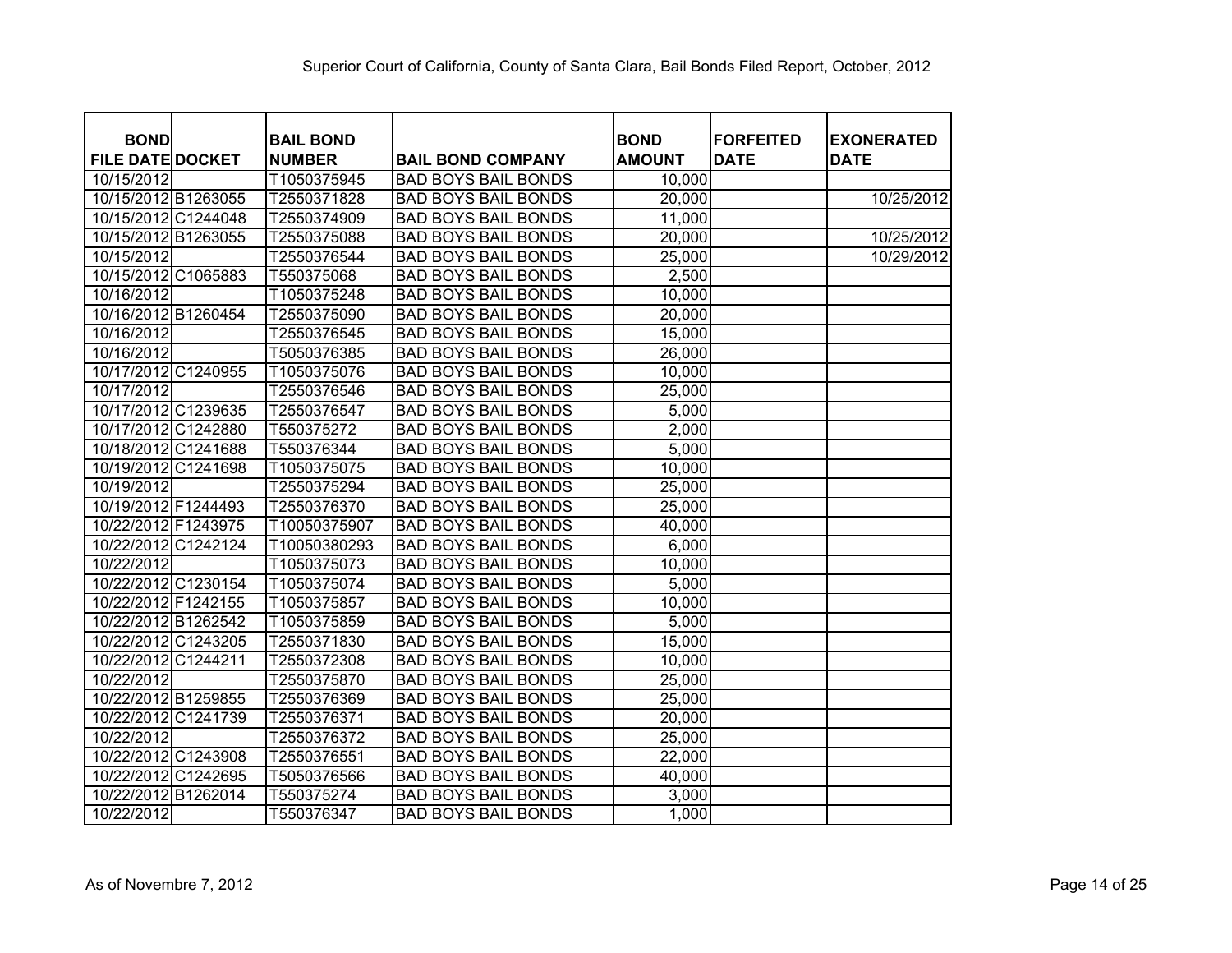| <b>BOND</b>             | <b>BAIL BOND</b> |                            | <b>BOND</b>   | <b>FORFEITED</b> | <b>EXONERATED</b> |
|-------------------------|------------------|----------------------------|---------------|------------------|-------------------|
| <b>FILE DATE DOCKET</b> | <b>NUMBER</b>    | <b>BAIL BOND COMPANY</b>   | <b>AMOUNT</b> | <b>DATE</b>      | <b>DATE</b>       |
| 10/22/2012 C1224312     | T550376348       | <b>BAD BOYS BAIL BONDS</b> | 1,000         |                  |                   |
| 10/22/2012 C1121387     | T550376349       | <b>BAD BOYS BAIL BONDS</b> | 5,000         |                  |                   |
| 10/23/2012 C1243014     | T2550372311      | <b>BAD BOYS BAIL BONDS</b> | 25,000        |                  |                   |
| 10/23/2012 C1238556     | T2550376367      | <b>BAD BOYS BAIL BONDS</b> | 25,000        | 11/5/2012        |                   |
| 10/23/2012              | T5050357683      | <b>BAD BOYS BAIL BONDS</b> | 21,000        |                  |                   |
| 10/23/2012 F1243532     | T550376345       | <b>BAD BOYS BAIL BONDS</b> | 5,000         |                  |                   |
| 10/23/2012              | T550376350       | <b>BAD BOYS BAIL BONDS</b> | 5,000         |                  |                   |
| 10/24/2012 B1263203     | T2550367938      | <b>BAD BOYS BAIL BONDS</b> | 10,000        |                  |                   |
| 10/24/2012              | T2550376366      | <b>BAD BOYS BAIL BONDS</b> | 25,000        |                  |                   |
| 10/24/2012              | T5050380277      | <b>BAD BOYS BAIL BONDS</b> | 30,000        |                  |                   |
| 10/24/2012 B1262044     | T550376506       | <b>BAD BOYS BAIL BONDS</b> | 5,000         |                  |                   |
| 10/25/2012 BB512477     | T1050375858      | <b>BAD BOYS BAIL BONDS</b> | 7,500         |                  |                   |
| 10/25/2012              | T2550371278      | <b>BAD BOYS BAIL BONDS</b> | 5,000         |                  |                   |
| 10/25/2012 B1263012     | T2550376550      | <b>BAD BOYS BAIL BONDS</b> | 15,000        |                  |                   |
| 10/25/2012 C1242911     | T5050376383      | <b>BAD BOYS BAIL BONDS</b> | 50,000        |                  |                   |
| 10/26/2012 C1244086     | T2550380336      | <b>BAD BOYS BAIL BONDS</b> | 25,000        |                  |                   |
| 10/29/2012 C1241740     | T10050380295     | <b>BAD BOYS BAIL BONDS</b> | 100,000       |                  |                   |
| 10/29/2012 C1244242     | T1050376356      | <b>BAD BOYS BAIL BONDS</b> | 10,000        |                  |                   |
| 10/29/2012              | T1050380255      | <b>BAD BOYS BAIL BONDS</b> | 10,000        |                  |                   |
| 10/29/2012              | T1050380257      | <b>BAD BOYS BAIL BONDS</b> | 10,000        |                  |                   |
| 10/29/2012 C1243482     | T1050380322      | <b>BAD BOYS BAIL BONDS</b> | 10,000        |                  |                   |
| 10/29/2012              | T1050380324      | <b>BAD BOYS BAIL BONDS</b> | 10,000        |                  |                   |
| 10/29/2012 C1226193     | T1050380325      | <b>BAD BOYS BAIL BONDS</b> | 5,000         |                  |                   |
| 10/29/2012              | T2550380337      | <b>BAD BOYS BAIL BONDS</b> | 10,250        |                  |                   |
| 10/29/2012 B1263034     | T2550380338      | <b>BAD BOYS BAIL BONDS</b> | 102,912       |                  |                   |
| 10/29/2012 C1244090     | T2550380339      | <b>BAD BOYS BAIL BONDS</b> | 25,000        |                  |                   |
| 10/29/2012              | T2550380340      | <b>BAD BOYS BAIL BONDS</b> | 10,250        |                  |                   |
| 10/29/2012              | T2550380341      | <b>BAD BOYS BAIL BONDS</b> | 25,000        |                  |                   |
| 10/29/2012              | T2550380342      | <b>BAD BOYS BAIL BONDS</b> | 21,000        |                  |                   |
| 10/29/2012              | T2550380343      | <b>BAD BOYS BAIL BONDS</b> | 10,500        |                  |                   |
| 10/29/2012 C1242915     | T5050376568      | <b>BAD BOYS BAIL BONDS</b> | 50,000        |                  |                   |
| 10/29/2012 C1240969     | T5050380278      | <b>BAD BOYS BAIL BONDS</b> | 25,000        |                  |                   |
| 10/29/2012 C1231475     | T550376346       | <b>BAD BOYS BAIL BONDS</b> | 5,000         |                  |                   |
| 10/30/2012 C1237574     | T10050376407     | <b>BAD BOYS BAIL BONDS</b> | 75,000        |                  |                   |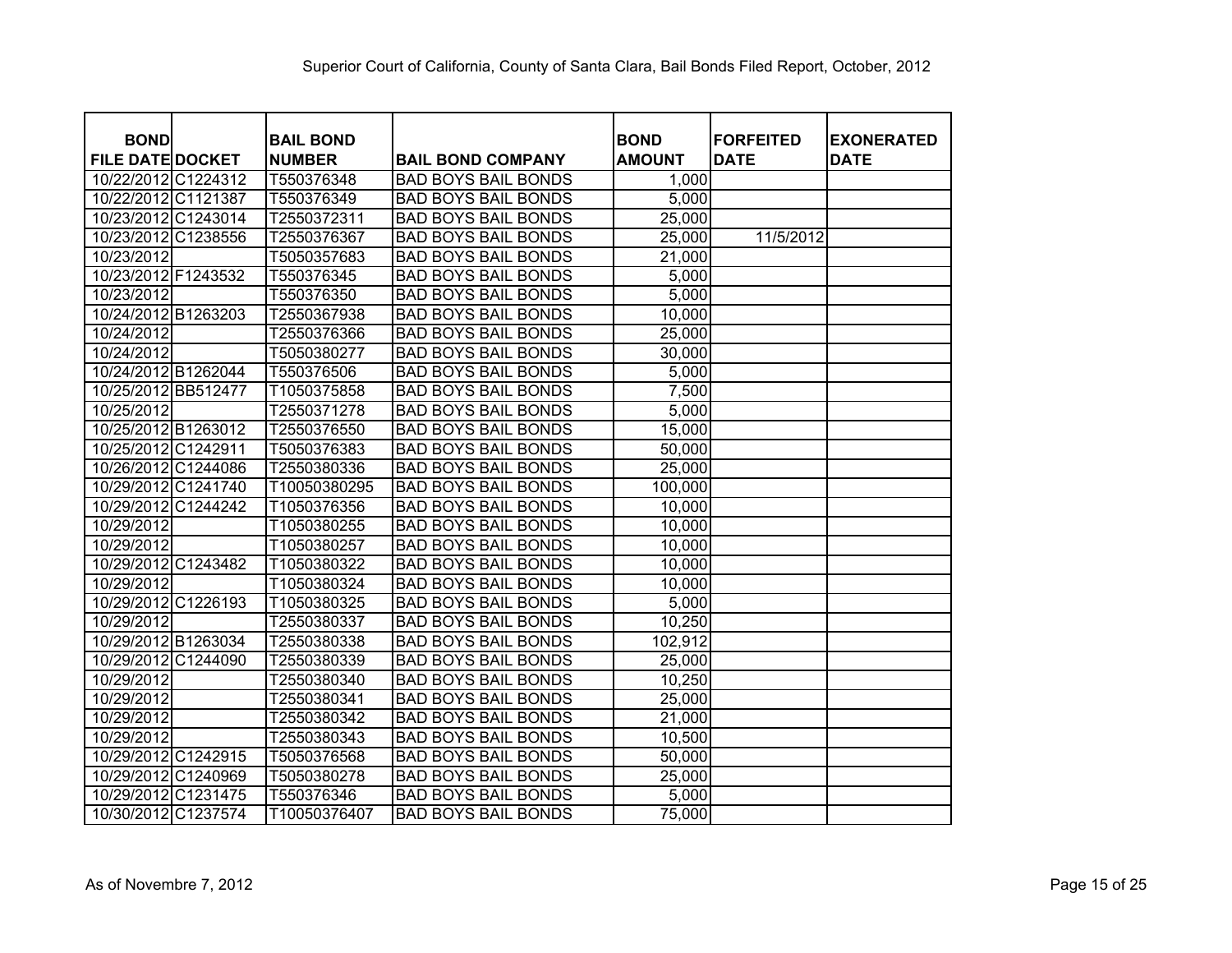| <b>BOND</b>             | <b>BAIL BOND</b> |                                | <b>BOND</b>   | <b>FORFEITED</b> | <b>EXONERATED</b> |
|-------------------------|------------------|--------------------------------|---------------|------------------|-------------------|
| <b>FILE DATE DOCKET</b> | <b>NUMBER</b>    | <b>BAIL BOND COMPANY</b>       | <b>AMOUNT</b> | <b>DATE</b>      | <b>DATE</b>       |
| 10/30/2012 C1234878     | T10050376588     | <b>BAD BOYS BAIL BONDS</b>     | 100,000       |                  |                   |
| 10/30/2012              | T1050380252      | <b>BAD BOYS BAIL BONDS</b>     | 10,000        |                  |                   |
| 10/30/2012 F1242387     | T1050380253      | <b>BAD BOYS BAIL BONDS</b>     | 5,000         |                  |                   |
| 10/30/2012              | T1050380256      | <b>BAD BOYS BAIL BONDS</b>     | 10,000        |                  |                   |
| 10/30/2012 B1262781     | T1050380326      | <b>BAD BOYS BAIL BONDS</b>     | 10,000        |                  |                   |
| 10/30/2012              | T1050380645      | <b>BAD BOYS BAIL BONDS</b>     | 6,000         |                  |                   |
| 10/30/2012              | T2550380344      | <b>BAD BOYS BAIL BONDS</b>     | 25,000        |                  |                   |
| 10/30/2012 C1242345     | T2550380346      | <b>BAD BOYS BAIL BONDS</b>     | 25,000        |                  |                   |
| 10/30/2012 F1244639     | T5050357682      | <b>BAD BOYS BAIL BONDS</b>     | 15,000        |                  |                   |
| 10/30/2012              | T550376508       | <b>BAD BOYS BAIL BONDS</b>     | 5,000         |                  |                   |
| 10/30/2012 C1242362     | T550380643       | <b>BAD BOYS BAIL BONDS</b>     | 5,000         |                  |                   |
| 10/31/2012 C1241598     | T2550340345      | <b>BAD BOYS BAIL BONDS</b>     | 20,000        |                  |                   |
| 10/31/2012              | T5050380672      | <b>BAD BOYS BAIL BONDS</b>     | 50,000        |                  |                   |
| 10/29/2012              | S10001955472     | <b>BAIL BY PHONE</b>           | 30,000        |                  |                   |
| 10/1/2012               | FC251016962      | <b>BAIL HOTLINE BAIL BONDS</b> | 11,000        |                  |                   |
| 10/1/2012               | FCS101016719     | <b>BAIL HOTLINE BAIL BONDS</b> | 6,000         |                  |                   |
| 10/1/2012 B1262565      | FCS1251016959    | <b>BAIL HOTLINE BAIL BONDS</b> | 25,000        |                  |                   |
| 10/1/2012               | FCS251013552     | <b>BAIL HOTLINE BAIL BONDS</b> | 20,000        |                  | 10/30/2012        |
| 10/1/2012 F1244246      | FCS251013553     | <b>BAIL HOTLINE BAIL BONDS</b> | 25,000        |                  |                   |
| 10/1/2012               | FCS251016963     | <b>BAIL HOTLINE BAIL BONDS</b> | 11,000        |                  | 10/29/2012        |
| 10/2/2012 C1081145      | FCS101016718     | <b>BAIL HOTLINE BAIL BONDS</b> | 10,000        |                  |                   |
| 10/2/2012 C1237270      | FCS101034791     | <b>BAIL HOTLINE BAIL BONDS</b> | 5,000         |                  |                   |
| 10/2/2012 C1106245      | FCS251010526     | <b>BAIL HOTLINE BAIL BONDS</b> | 15,000        |                  | 10/2/2012         |
| 10/2/2012 C1106232      | FCS501010745     | <b>BAIL HOTLINE BAIL BONDS</b> | 40,000        | 10/17/2012       |                   |
| 10/3/2012 C1243251      | FCS501001112     | <b>BAIL HOTLINE BAIL BONDS</b> | 50,000        |                  |                   |
| 10/4/2012 C1242048      | FCS1001001185    | <b>BAIL HOTLINE BAIL BONDS</b> | 100,000       |                  |                   |
| 10/4/2012 C1241176      | FCS251016969     | <b>BAIL HOTLINE BAIL BONDS</b> | 25,000        | 10/22/2012       |                   |
| 10/5/2012 C1243061      | FCS251016960     | <b>BAIL HOTLINE BAIL BONDS</b> | 20,000        |                  |                   |
| 10/5/2012 C1076961      | FCS251016964     | <b>BAIL HOTLINE BAIL BONDS</b> | 25,000        |                  | 11/2/2012         |
| 10/5/2012 CC961981      | FCS251016965     | <b>BAIL HOTLINE BAIL BONDS</b> | 25,000        |                  |                   |
| 10/9/2012 C1242179      | FCS101004867     | <b>BAIL HOTLINE BAIL BONDS</b> | 10,000        |                  |                   |
| 10/9/2012 C1227640      | FCS101018586     | <b>BAIL HOTLINE BAIL BONDS</b> | 10,000        |                  |                   |
| 10/9/2012 C1243826      | FCS251016966     | <b>BAIL HOTLINE BAIL BONDS</b> | 25,000        |                  |                   |
| 10/9/2012               | FCS251016967     | <b>BAIL HOTLINE BAIL BONDS</b> | 16,000        |                  | 11/5/2012         |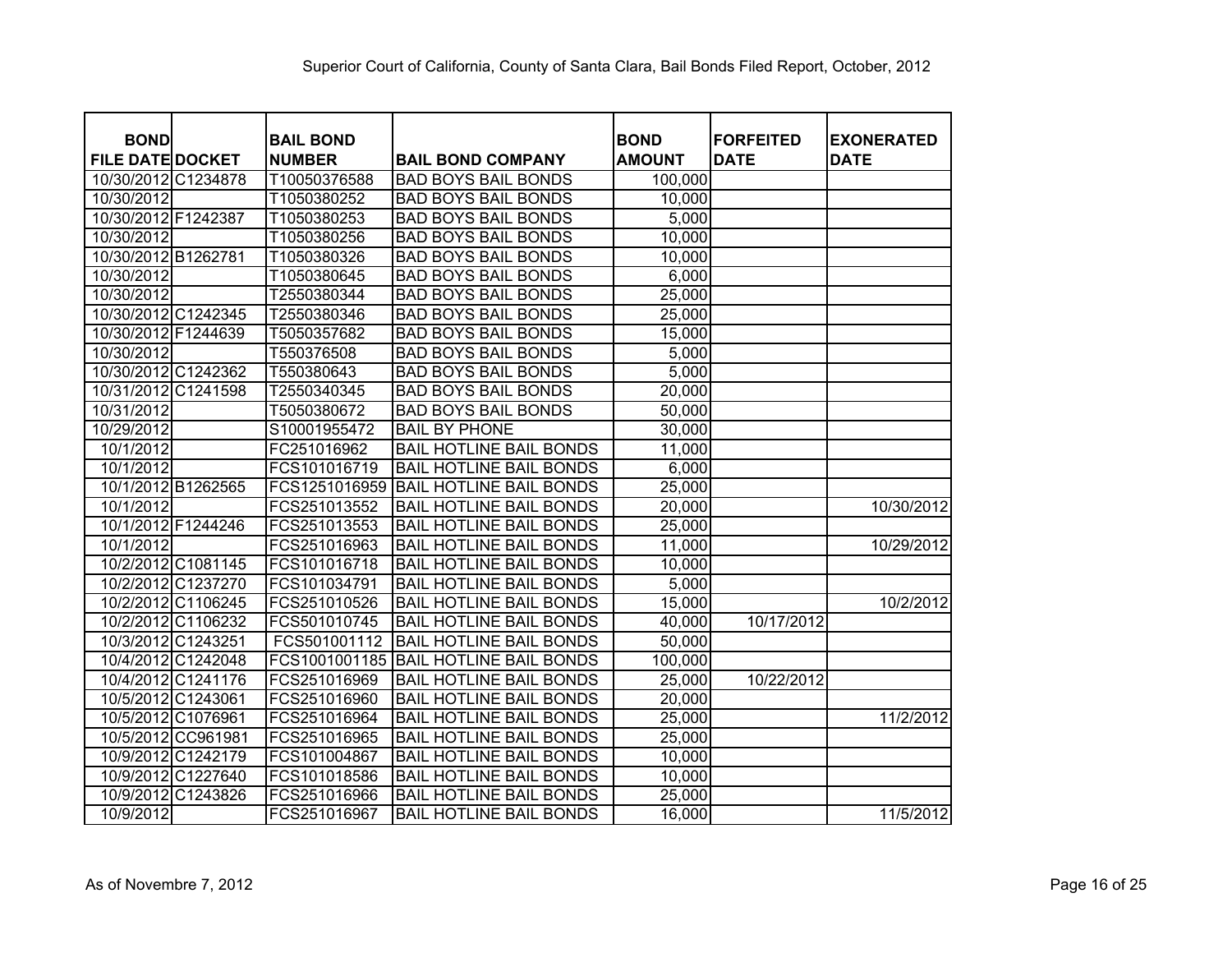| <b>BOND</b>             | <b>BAIL BOND</b> |                                        | <b>BOND</b>   | <b>FORFEITED</b> | <b>EXONERATED</b> |
|-------------------------|------------------|----------------------------------------|---------------|------------------|-------------------|
| <b>FILE DATE DOCKET</b> | <b>NUMBER</b>    | <b>BAIL BOND COMPANY</b>               | <b>AMOUNT</b> | <b>DATE</b>      | <b>DATE</b>       |
| 10/9/2012               | FCS251017049     | <b>BAIL HOTLINE BAIL BONDS</b>         | 10,000        |                  |                   |
| 10/9/2012 C1242918      | FCS501001113     | <b>BAIL HOTLINE BAIL BONDS</b>         | 35,000        |                  |                   |
| 10/9/2012 C1114800      | FCS501001114     | <b>BAIL HOTLINE BAIL BONDS</b>         | 35,000        |                  | 10/10/2012        |
| 10/9/2012 C1237208      | FCS501001115     | <b>BAIL HOTLINE BAIL BONDS</b>         | 50,000        |                  | 10/16/2012        |
| 10/9/2012               | FCS501001116     | <b>BAIL HOTLINE BAIL BONDS</b>         | 50,000        |                  |                   |
| 10/10/2012 B1262741     | FCS101018587     | <b>BAIL HOTLINE BAIL BONDS</b>         | 10,000        |                  |                   |
| 10/10/2012              | FCS501004052     | <b>BAIL HOTLINE BAIL BONDS</b>         | 50,000        |                  | 10/23/2012        |
| 10/11/2012 C1231858     | FCS101004863     | <b>BAIL HOTLINE BAIL BONDS</b>         | 5,000         |                  |                   |
| 10/11/2012              | FCS101004868     | <b>BAIL HOTLINE BAIL BONDS</b>         | 10,000        |                  |                   |
| 10/12/2012 B1261856     | FCS101004865     | <b>BAIL HOTLINE BAIL BONDS</b>         | 5,000         |                  |                   |
| 10/15/2012 C1120911     | FCS1001029671    | <b>BAIL HOTLINE BAIL BONDS</b>         | 100,000       |                  |                   |
| 10/15/2012 C1108854     | FCS101007512     | <b>BAIL HOTLINE BAIL BONDS</b>         | 10,000        |                  |                   |
| 10/15/2012 F1243965     | FCS101007513     | <b>BAIL HOTLINE BAIL BONDS</b>         | 10,000        |                  |                   |
| 10/15/2012              | FCS101013370     | <b>BAIL HOTLINE BAIL BONDS</b>         | 1,000         |                  |                   |
| 10/15/2012              | FCS251019445     | <b>BAIL HOTLINE BAIL BONDS</b>         | 25,000        |                  |                   |
| 10/15/2012 C1243266     | FCS251019446     | <b>BAIL HOTLINE BAIL BONDS</b>         | 25,000        |                  |                   |
| 10/15/2012              | FCS251019447     | <b>BAIL HOTLINE BAIL BONDS</b>         | 20,000        |                  |                   |
| 10/15/2012 C1243248     | FCS251019448     | <b>BAIL HOTLINE BAIL BONDS</b>         | 25,000        |                  |                   |
| 10/15/2012 C1234187     | FCS251019449     | <b>BAIL HOTLINE BAIL BONDS</b>         | 11,000        |                  |                   |
| 10/15/2012 C1243827     | FCS251019450     | <b>BAIL HOTLINE BAIL BONDS</b>         | 17,000        |                  |                   |
| 10/15/2012              | FCS251024345     | <b>BAIL HOTLINE BAIL BONDS</b>         | 11,000        |                  |                   |
| 10/15/2012              | FCS501004901     | <b>BAIL HOTLINE BAIL BONDS</b>         | 25,000        |                  | 10/25/2012        |
| 10/15/2012 C1235929     | FCS501019564     | <b>BAIL HOTLINE BAIL BONDS</b>         | 25,000        |                  |                   |
| 10/15/2012 C1243524     | FCS501019565     | <b>BAIL HOTLINE BAIL BONDS</b>         | 35,000        |                  |                   |
| 10/15/2012 C1243521     | FCS501019566     | <b>BAIL HOTLINE BAIL BONDS</b>         | 37,000        |                  |                   |
| 10/15/2012 C1109292     | FCS501019567     | <b>BAIL HOTLINE BAIL BONDS</b>         | 30,000        |                  |                   |
| 10/16/2012 C1243273     | FCS251024335     | <b>BAIL HOTLINE BAIL BONDS</b>         | 25,000        |                  |                   |
| 10/17/2012              | FCS101016721     | <b>BAIL HOTLINE BAIL BONDS</b>         | 10,000        |                  |                   |
| 10/17/2012              | FCS251024334     | <b>BAIL HOTLINE BAIL BONDS</b>         | 21,000        |                  |                   |
| 10/22/2012 C1238833     |                  | FCS10101016723 BAIL HOTLINE BAIL BONDS | 1,000         |                  |                   |
| 10/22/2012              | FCS101016720     | <b>BAIL HOTLINE BAIL BONDS</b>         | 10,000        |                  |                   |
| 10/22/2012              | FCS101016725     | <b>BAIL HOTLINE BAIL BONDS</b>         | 5,000         |                  |                   |
| 10/22/2012 C1105231     | FCS101018588     | <b>BAIL HOTLINE BAIL BONDS</b>         | 5,000         |                  |                   |
| 10/22/2012 C1243206     | FCS101021793     | <b>BAIL HOTLINE BAIL BONDS</b>         | 10,000        |                  |                   |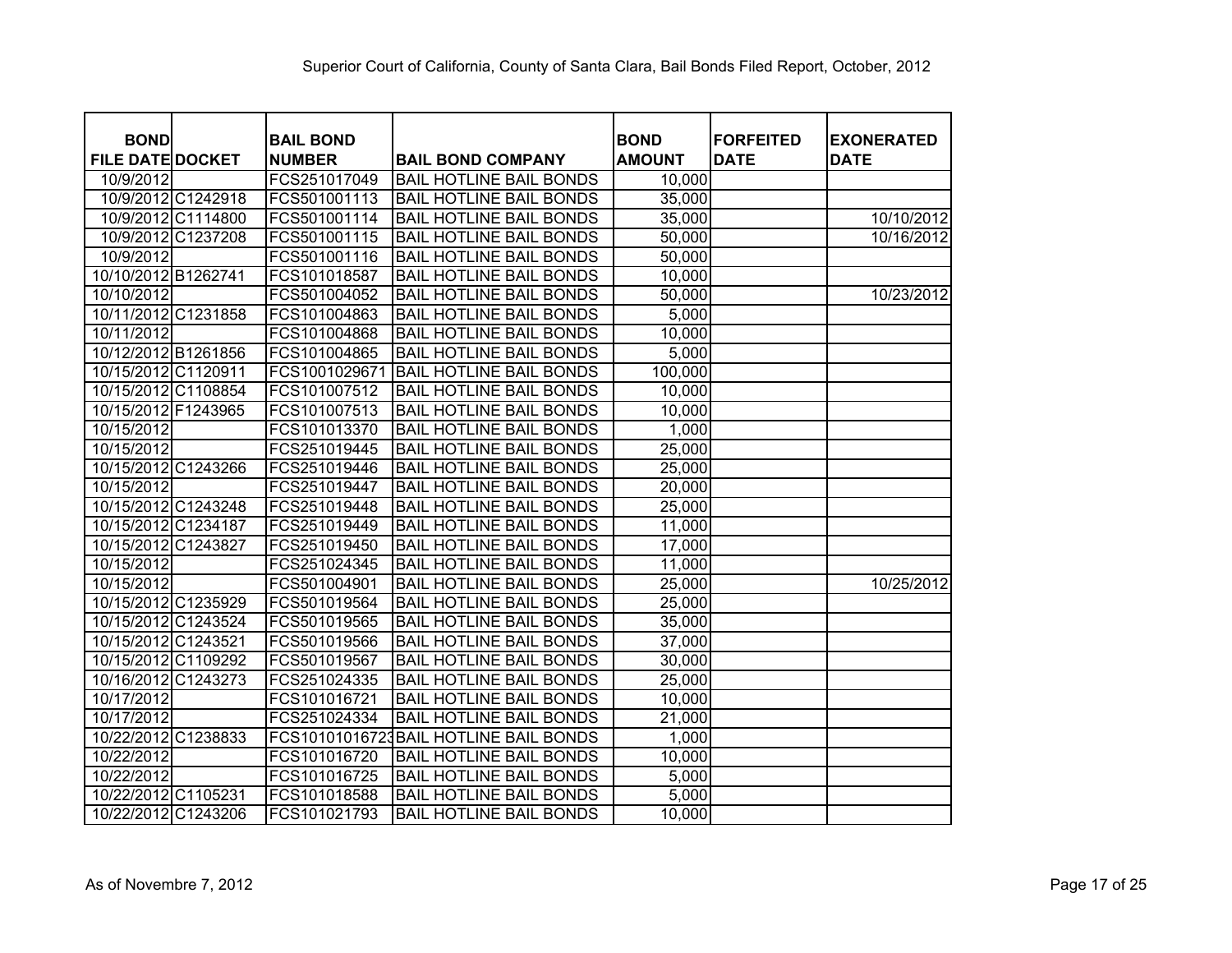| <b>BOND</b>             | <b>BAIL BOND</b> |                                 | <b>BOND</b>   | <b>FORFEITED</b> | <b>EXONERATED</b> |
|-------------------------|------------------|---------------------------------|---------------|------------------|-------------------|
| <b>FILE DATE DOCKET</b> | <b>NUMBER</b>    | <b>BAIL BOND COMPANY</b>        | <b>AMOUNT</b> | <b>DATE</b>      | <b>DATE</b>       |
| 10/22/2012 C1075336     | FCS101021824     | <b>BAIL HOTLINE BAIL BONDS</b>  | 7,500         |                  |                   |
| 10/22/2012 C1242654     | FCS251024340     | <b>BAIL HOTLINE BAIL BONDS</b>  | 25,000        |                  |                   |
| 10/22/2012              | FCS251024341     | <b>BAIL HOTLINE BAIL BONDS</b>  | 20,000        |                  |                   |
| 10/23/2012 B1049249     | FCS101016724     | <b>BAIL HOTLINE BAIL BONDS</b>  | 5,000         |                  |                   |
| 10/23/2012              | FCS101024287     | <b>BAIL HOTLINE BAIL BONDS</b>  | 6,000         |                  |                   |
| 10/23/2012 B1049249     | FCS1016724       | <b>BAIL HOTLINE BAIL BONDS</b>  | 5,000         |                  |                   |
| 10/23/2012 B1262986     | FCS251024336     | <b>BAIL HOTLINE BAIL BONDS</b>  | 25,000        |                  |                   |
| 10/23/2012 C1243910     | FCS251024339     | <b>BAIL HOTLINE BAIL BONDS</b>  | 25,000        |                  |                   |
| 10/23/2012 B1263161     | FCS501019563     | <b>BAIL HOTLINE BAIL BONDS</b>  | 48,000        |                  |                   |
| 10/23/2012 B1262711     | FCS501024537     | <b>BAIL HOTLINE BAIL BONDS</b>  | 30,000        | 10/30/2012       |                   |
| 10/23/2012 B1263161     | FCS51019563      | <b>BAIL HOTLINE BAIL BONDS</b>  | 48,000        |                  |                   |
| 10/24/2012 B1157577     | FCS101007511     | <b>BAIL HOTLINE BAIL BONDS</b>  | 3,000         |                  |                   |
| 10/24/2012              | FCS101021794     | <b>BAIL HOTLINE BAIL BONDS</b>  | 250           |                  |                   |
| 10/24/2012 C1232927     | FCS251024344     | <b>BAIL HOTLINE BAIL BONDS</b>  | 25,000        |                  |                   |
| 10/25/2012 CC941649     | FCS101021796     | <b>BAIL HOTLINE BAIL BONDS</b>  | 5,000         |                  |                   |
| 10/26/2012 C1239146     | FCS101021835     | <b>BAIL HOTLINE BAIL BONDS</b>  | 5,000         |                  |                   |
| 10/26/2012 F1242654     | FCS251024474     | <b>BAIL HOTLINE BAIL BONDS</b>  | 12,000        |                  |                   |
| 10/26/2012              | FCS251029374     | <b>BAIL HOTLINE BAIL BONDS</b>  | 25,000        |                  |                   |
| 10/26/2012 C1243451     | FCS251032438     | <b>BAIL HOTLINE BAIL BONDS</b>  | 25,000        |                  |                   |
| 10/29/2012 C1238131     | FCS100962686     | <b>BAIL HOTLINE BAIL BONDS</b>  | 100,000       | 11/6/2012        |                   |
| 10/29/2012 C1120571     | FCS101024282     | <b>BAIL HOTLINE BAIL BONDS</b>  | 10,000        |                  |                   |
| 10/29/2012              | FCS101024284     | <b>BAIL HOTLINE BAIL BONDS</b>  | 10,000        |                  |                   |
| 10/29/2012 CC754391     | FCS101024301     | <b>BAIL HOTLINE BAIL BONDS</b>  | 6,000         |                  |                   |
| 10/29/2012 C1240546     | FCS251029373     | <b>BAIL HOTLINE BAIL BONDS</b>  | 15,000        |                  |                   |
| 10/29/2012              | FCS251029376     | <b>BAIL HOTLINE BAIL BONDS</b>  | 25,000        |                  |                   |
| 10/29/2012              | FCS251037437     | <b>BAIL HOTLINE BAIL BONDS</b>  | 11,000        |                  |                   |
| 10/30/2012 F1242035     | FCS2501010844    | <b>BAIL HOTLINE BAIL BONDS</b>  | 150,000       |                  |                   |
| 10/30/2012              | FCS251029380     | <b>BAIL HOTLINE BAIL BONDS</b>  | 20,000        |                  |                   |
| 10/31/2012              | FCS101032143     | <b>BAIL HOTLINE BAIL BONDS</b>  | 10,000        |                  |                   |
| 10/31/2012              | FCS251029375     | <b>BAIL HOTLINE BAIL BONDS</b>  | 16,000        |                  |                   |
| 10/31/2012 B1263189     | FCS251029378     | <b>BAIL HOTLINE BAIL BONDS</b>  | 25,000        |                  |                   |
| 10/1/2012 C1243833      | 5550869250       | <b>BODYGUARD BAIL BONDS</b>     | 25,000        |                  |                   |
| 10/1/2012 C1241742      | IS250K9476       | <b>BUFFY SPARACINO BAIL BON</b> | 200,000       |                  | 10/11/2012        |
| 10/2/2012 F1137064      | IS30K134010      | <b>BUFFY SPARACINO BAIL BON</b> | 6,000         |                  |                   |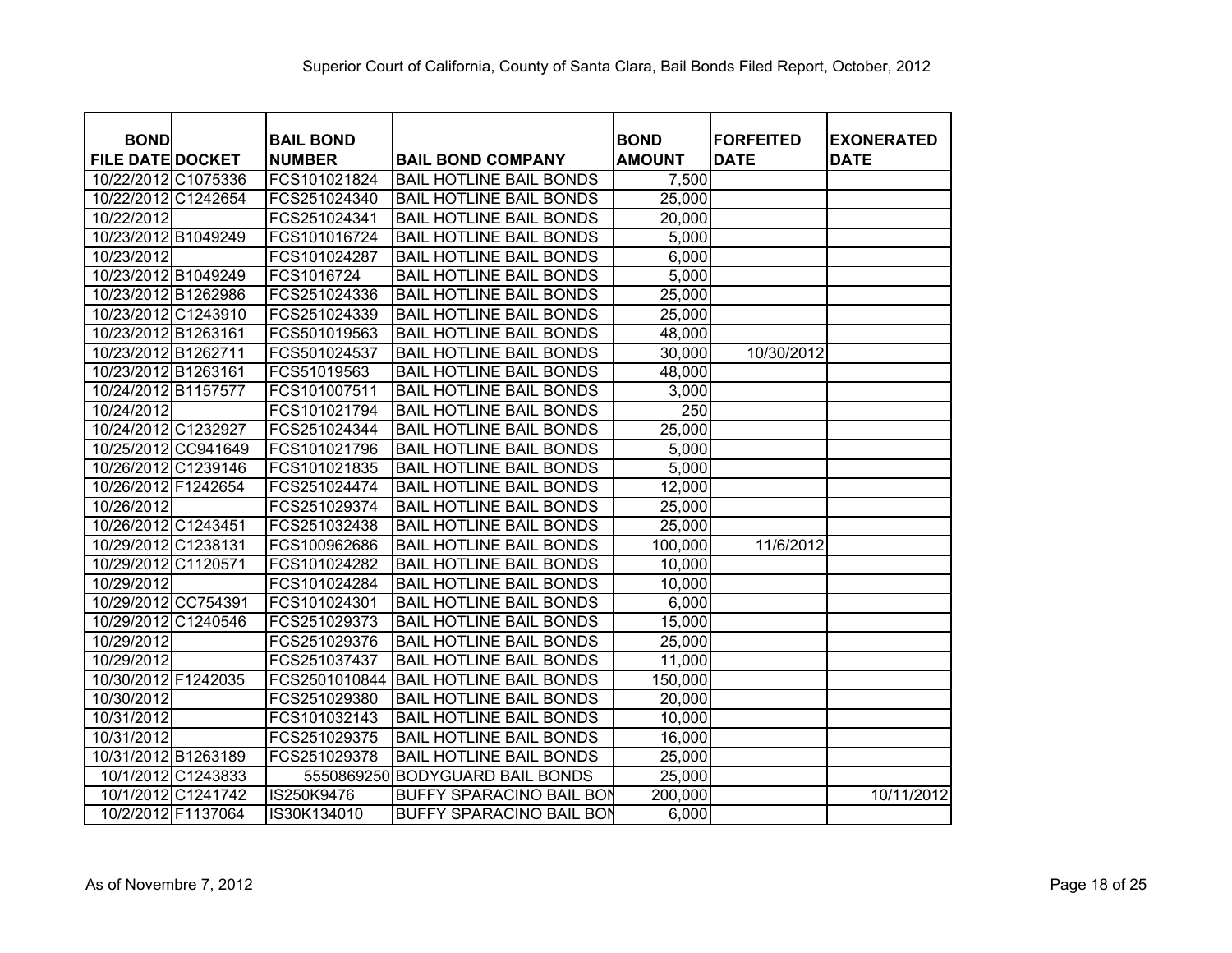| <b>BOND</b>             | <b>BAIL BOND</b> |                                  | <b>BOND</b>   | <b>FORFEITED</b> | <b>EXONERATED</b> |
|-------------------------|------------------|----------------------------------|---------------|------------------|-------------------|
| <b>FILE DATE DOCKET</b> | <b>NUMBER</b>    | <b>BAIL BOND COMPANY</b>         | <b>AMOUNT</b> | <b>DATE</b>      | <b>DATE</b>       |
| 10/2/2012 F1136889      | IS30K134011      | <b>BUFFY SPARACINO BAIL BON</b>  | 2,000         |                  |                   |
| 10/11/2012 CC949877     | AS15368450       | <b>DIAZ BROS BAIL BONDS</b>      | 5,000         |                  |                   |
| 10/15/2012 C1227618     | 2012AA100270     | <b>DISCREET BAIL BONDS</b>       | 5,000         |                  |                   |
| 10/16/2012 F1244632     | 2012CC009976     | <b>DISCREET BAIL BONDS</b>       | 15,000        |                  |                   |
| 10/5/2012               | 2012AA108861     | ED MUMBERT BAIL BONDS            | 5,000         |                  |                   |
| 10/9/2012               | 2012BB027293     | <b>ED MUMBERT BAIL BONDS</b>     | 10,000        |                  |                   |
| 10/9/2012               | 2012CC018261     | ED MUMBERT BAIL BONDS            | 20,000        |                  |                   |
| 10/10/2012 C1240970     | 2012CC019762     | ED MUMBERT BAIL BONDS            | 15,000        |                  |                   |
| 10/16/2012              | 2012CC019763     | ED MUMBERT BAIL BONDS            | 15,000        |                  |                   |
| 10/18/2012              | 2012CC018250     | <b>ED MUMBERT BAIL BONDS</b>     | 15,000        |                  |                   |
| 10/26/2012 C1243624     | 2012CC019764     | <b>ED MUMBERT BAIL BONDS</b>     | 16,250        |                  |                   |
| 10/29/2012 C1241886     | 2012BB029583     | <b>ED MUMBERT BAIL BONDS</b>     | 10,000        |                  |                   |
| 10/31/2012 CC809798     | 2012BB027291     | <b>ED MUMBERT BAIL BONDS</b>     | 10,000        |                  |                   |
| 10/22/2012 F1242016     |                  | 5801174344 EIGHT BALL BAIL BONDS | 5,000         |                  |                   |
| 10/29/2012 F1241819     |                  | 5111957208 EIGHT BALL BAIL BONDS | 10,000        |                  |                   |
| 10/30/2012 C1241701     |                  | 5550886071 EIGHT BALL BAIL BONDS | 25,000        |                  |                   |
| 10/22/2012 BB832154     | IS30K133049      | <b>FREMONT BAIL BONDS</b>        | 10,000        |                  |                   |
| 10/15/2012 C1241956     |                  | 5200079923 JAKE'S BAIL BONDS     | 120,000       |                  |                   |
| 10/15/2012              |                  | 5271519812 JAKE'S BAIL BONDS     | 25,000        |                  |                   |
| 10/1/2012               | S2501883867      | <b>LATINO BAIL BONDS</b>         | 25,000        |                  | 11/1/2012         |
| 10/17/2012 C1243252     | S2501929883      | <b>LATINO BAIL BONDS</b>         | 25,000        |                  |                   |
| 10/18/2012              | S2501929884      | <b>LATINO BAIL BONDS</b>         | 25,000        |                  |                   |
| 10/19/2012 C1240995     | S2501929882      | <b>LATINO BAIL BONDS</b>         | 15,000        |                  |                   |
| 10/11/2012 C1244238     |                  | 5271499541 LE BAIL BONDS         | 16,000        |                  |                   |
| 10/11/2012              |                  | 5550873185 LE BAIL BONDS         | 50,000        |                  |                   |
| 10/15/2012 C1242426     |                  | 5111978692 LE BAIL BONDS         | 10,000        |                  |                   |
| 10/15/2012 C1111572     |                  | 5200083593 LE BAIL BONDS         | 1,000         |                  |                   |
| 10/15/2012 C1244132     |                  | 5271499538 LE BAIL BONDS         | 20,000        |                  |                   |
| 10/15/2012              |                  | 5271499853 LE BAIL BONDS         | 25,000        |                  | 10/29/2012        |
| 10/15/2012 C1242819     |                  | 5550886310 LE BAIL BONDS         | 40,000        |                  |                   |
| 10/16/2012 C1239887     |                  | 5111933462 LE BAIL BONDS         | 5,000         |                  |                   |
| 10/19/2012 C1242819     |                  | 5105304854 LE BAIL BONDS         | 100,000       |                  |                   |
| 10/19/2012 C1241506     |                  | 5271561064 LE BAIL BONDS         | 20,000        |                  |                   |
| 10/22/2012 B1262273     |                  | 5271499525 LE BAIL BONDS         | 25,000        |                  |                   |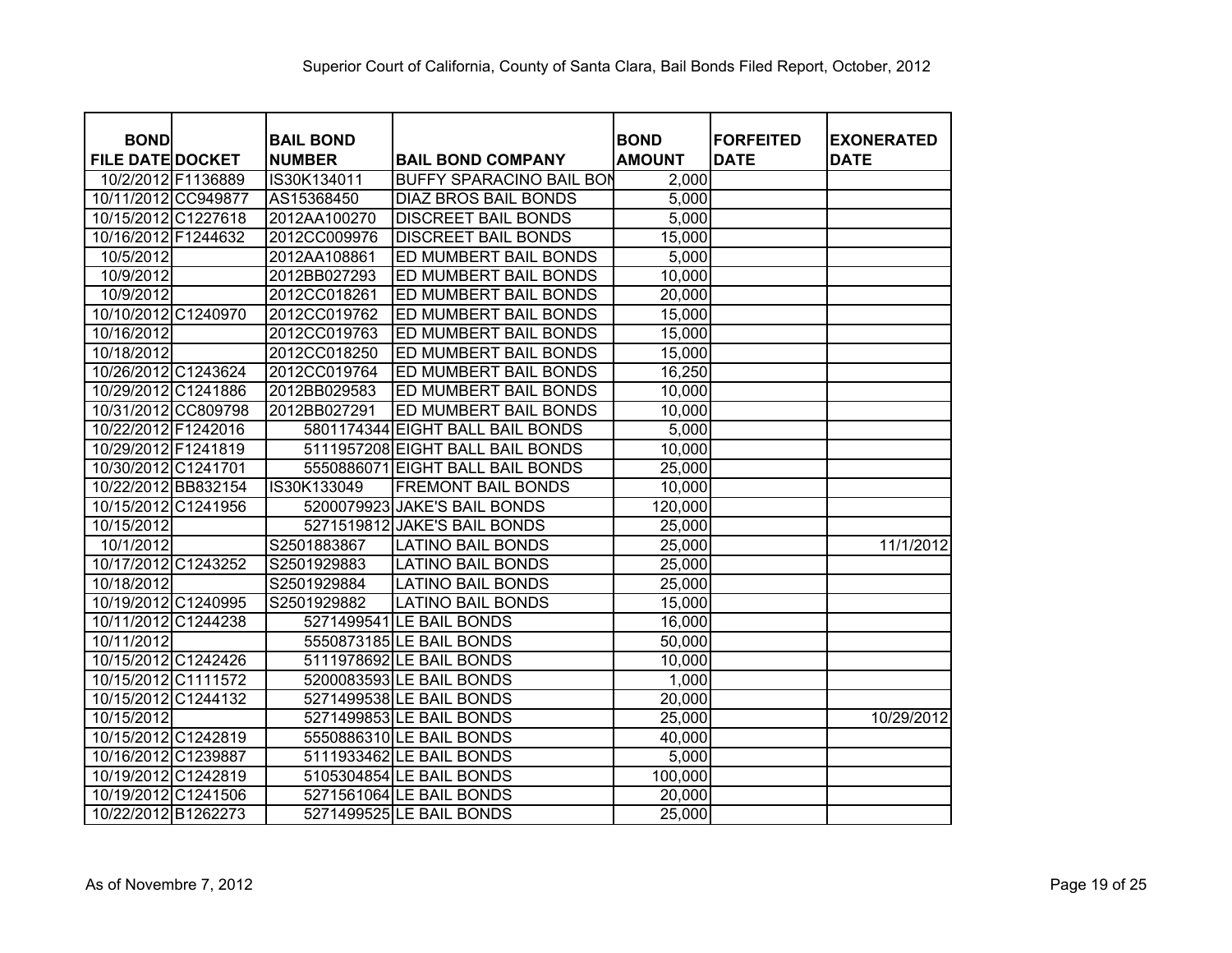| <b>BOND</b>             | <b>BAIL BOND</b> |                          | <b>BOND</b>   | <b>FORFEITED</b> | <b>EXONERATED</b> |
|-------------------------|------------------|--------------------------|---------------|------------------|-------------------|
| <b>FILE DATE DOCKET</b> | <b>NUMBER</b>    | <b>BAIL BOND COMPANY</b> | <b>AMOUNT</b> | <b>DATE</b>      | <b>DATE</b>       |
| 10/22/2012              | AS15K138728      | LE BAIL BONDS            | 10,000        |                  |                   |
| 10/26/2012 C1244089     |                  | 5550846693 LE BAIL BONDS | 30,000        |                  |                   |
| 10/26/2012 C1244131     |                  | 5550873198 LE BAIL BONDS | 30,000        |                  |                   |
| 10/26/2012 C1244131     |                  | 5550886295 LE BAIL BONDS | 30,000        |                  |                   |
| 10/26/2012 C1244131     |                  | 5550886307 LE BAIL BONDS | 30,000        |                  |                   |
| 10/29/2012 C1240560     |                  | 5271561093 LE BAIL BONDS | 15,000        |                  |                   |
| 10/30/2012              |                  | 5111978663 LE BAIL BONDS | 1,000         |                  |                   |
| 10/30/2012 C1241683     |                  | 5111978676 LE BAIL BONDS | 10,000        |                  |                   |
| 10/30/2012 C1102311     |                  | 5271499512 LE BAIL BONDS | 25,000        |                  |                   |
| 10/1/2012 B1262564      | LX10010013131    | <b>LUNA BAIL BONDS</b>   | 100,000       |                  |                   |
| 10/1/2012 C1240789      | LX1510014662     | <b>LUNA BAIL BONDS</b>   | 10,000        |                  |                   |
| 10/1/2012               | LX1510015276     | <b>LUNA BAIL BONDS</b>   | 10,000        |                  |                   |
| 10/1/2012 C1243799      | LX1510016225     | <b>LUNA BAIL BONDS</b>   | 10,000        |                  |                   |
| 10/1/2012 C1244045      | LX1510016226     | <b>LUNA BAIL BONDS</b>   | 10,000        |                  |                   |
| 10/1/2012 C1242305      | LX3010016350     | <b>LUNA BAIL BONDS</b>   | 25,000        |                  |                   |
| 10/1/2012 C1242455      | LX3010016352     | <b>LUNA BAIL BONDS</b>   | 25,000        |                  |                   |
| 10/1/2012 C1242613      | LX3010016355     | <b>LUNA BAIL BONDS</b>   | 25,000        |                  |                   |
| 10/1/2012 B1155679      | LX5010016233     | <b>LUNA BAIL BONDS</b>   | 25,000        |                  |                   |
| 10/2/2012 F1244371      | LX1510012233     | <b>LUNA BAIL BONDS</b>   | 10,000        |                  |                   |
| 10/2/2012 C1242614      | LX1510014668     | <b>LUNA BAIL BONDS</b>   | 10,000        |                  |                   |
| 10/2/2012 F1241558      | LX1510016349     | <b>LUNA BAIL BONDS</b>   | 14,000        |                  | 11/1/2012         |
| 10/2/2012 C1242626      | LX3010009894     | <b>LUNA BAIL BONDS</b>   | 25,000        |                  |                   |
| 10/2/2012 C1241951      | LX3010012242     | <b>LUNA BAIL BONDS</b>   | 25,000        |                  |                   |
| 10/2/2012 C1241086      | LX710015272      | <b>LUNA BAIL BONDS</b>   | 5,000         |                  |                   |
| 10/2/2012 C1237315      | LX710016221      | <b>LUNA BAIL BONDS</b>   | 5,000         |                  | 10/22/2012        |
| 10/2/2012 B1260537      | LX7510006875     | <b>LUNA BAIL BONDS</b>   | 25,000        |                  |                   |
| 10/3/2012 C1242527      | LX10010014697    | <b>LUNA BAIL BONDS</b>   | 100,000       |                  |                   |
| 10/4/2012               | LX3010016351     | <b>LUNA BAIL BONDS</b>   | 25,000        |                  |                   |
| 10/4/2012 C1242622      | LX5010014546     | <b>LUNA BAIL BONDS</b>   | 25,000        |                  |                   |
| 10/5/2012 C1242191      | LX5010010358     | <b>LUNA BAIL BONDS</b>   | 50,000        |                  |                   |
| 10/9/2012 C1242864      | LX10010017230    | <b>LUNA BAIL BONDS</b>   | 100,000       |                  |                   |
| 10/9/2012               | LX1510014660     | <b>LUNA BAIL BONDS</b>   | 10,000        |                  |                   |
| 10/9/2012               | LX1510014664     | <b>LUNA BAIL BONDS</b>   | 11,000        |                  |                   |
| 10/9/2012 C1122402      | LX1510016347     | <b>LUNA BAIL BONDS</b>   | 10,000        |                  |                   |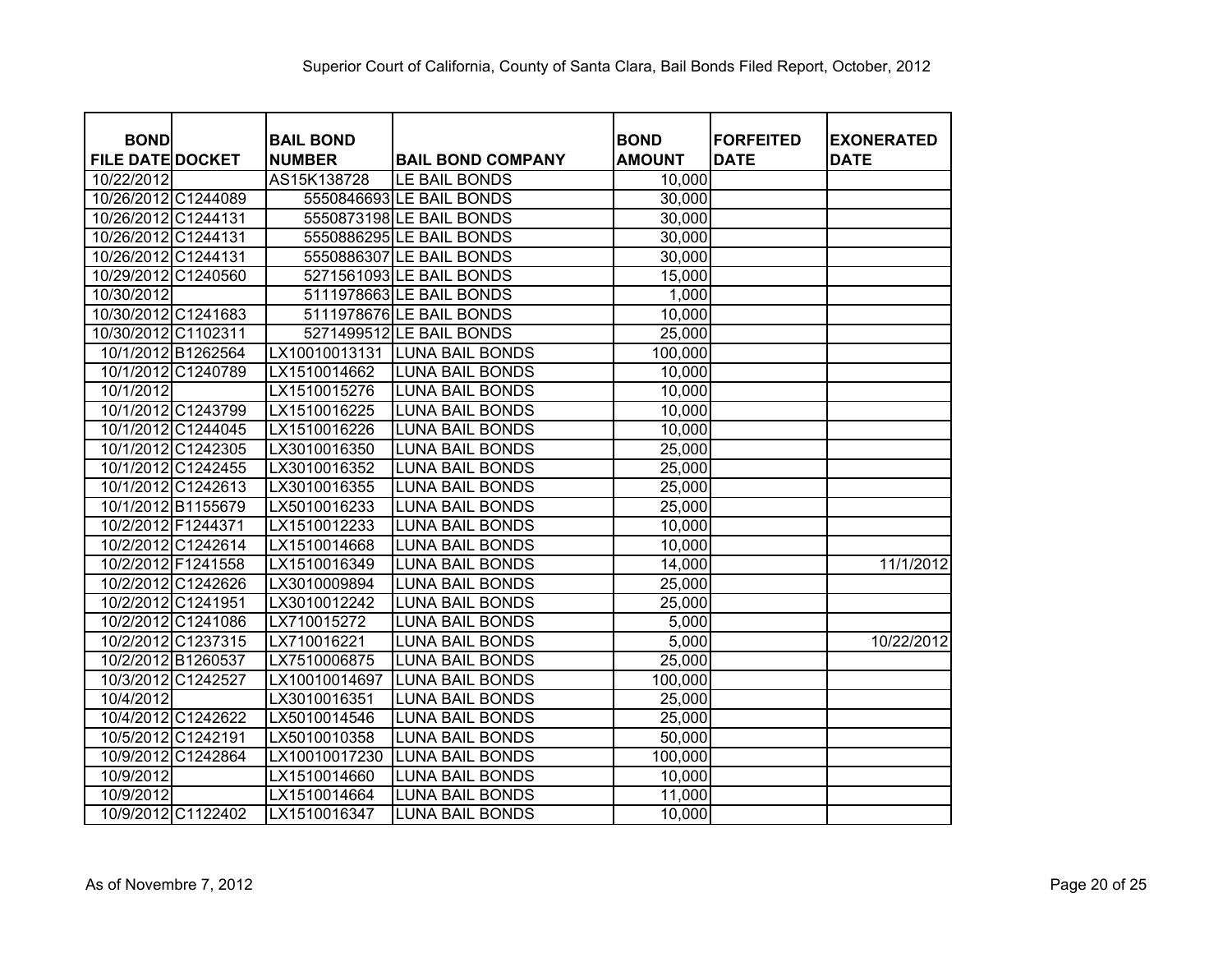| <b>BOND</b>             | <b>BAIL BOND</b>     |                          | <b>BOND</b>   | <b>FORFEITED</b> |                                  |
|-------------------------|----------------------|--------------------------|---------------|------------------|----------------------------------|
| <b>FILE DATE DOCKET</b> | <b>NUMBER</b>        | <b>BAIL BOND COMPANY</b> | <b>AMOUNT</b> | <b>DATE</b>      | <b>EXONERATED</b><br><b>DATE</b> |
| 10/9/2012               | LX1510016348         | <b>LUNA BAIL BONDS</b>   | 12,000        |                  | 11/5/2012                        |
| 10/9/2012 C1120332      | LX1510017219         | <b>LUNA BAIL BONDS</b>   | 10,000        |                  |                                  |
| 10/9/2012 C1109040      | LX5010017222         | <b>LUNA BAIL BONDS</b>   | 25,000        |                  |                                  |
| 10/9/2012 C1223917      | LX7510014305         | <b>LUNA BAIL BONDS</b>   | 25,000        |                  |                                  |
| 10/10/2012              | LX1510016344         | <b>LUNA BAIL BONDS</b>   | 10,000        |                  | 11/5/2012                        |
| 10/10/2012              | LX3010017221         | <b>LUNA BAIL BONDS</b>   | 30,000        |                  |                                  |
| 10/10/2012 C1241177     | LX5010016358         | <b>LUNA BAIL BONDS</b>   | 30,000        |                  | 10/16/2012                       |
| 10/11/2012 F1244206     | LX5010016357         | <b>LUNA BAIL BONDS</b>   | 50,000        |                  |                                  |
| 10/11/2012 C1230692     | LX5010017225         | <b>LUNA BAIL BONDS</b>   | 25,000        |                  |                                  |
| 10/12/2012 C1243383     | LX3010017220         | <b>LUNA BAIL BONDS</b>   | 25,000        |                  |                                  |
| 10/12/2012              | LX5010016356         | <b>LUNA BAIL BONDS</b>   | 35,000        |                  | 10/25/2012                       |
| 10/12/2012 B1262564     | LX5010017223         | <b>LUNA BAIL BONDS</b>   | 50,000        |                  |                                  |
| 10/12/2012 C1242710     | LX7510006878         | <b>LUNA BAIL BONDS</b>   | 48,000        | 10/24/2012       |                                  |
| 10/15/2012 C1243272     | LX5010017226         | <b>LUNA BAIL BONDS</b>   | 25,000        |                  |                                  |
| 10/15/2012              | LX710013132          | <b>LUNA BAIL BONDS</b>   | 250           |                  |                                  |
| 10/15/2012 B1262849     | LX7510009243         | <b>LUNA BAIL BONDS</b>   | 15,000        |                  |                                  |
| 10/16/2012 F1244551     | LX10010017229        | <b>LUNA BAIL BONDS</b>   | 100,000       |                  |                                  |
| 10/16/2012              | LX1510017211         | <b>LUNA BAIL BONDS</b>   | 10,000        |                  | 10/29/2012                       |
| 10/16/2012 B1263142     | LX5010017227         | <b>LUNA BAIL BONDS</b>   | 25,000        |                  |                                  |
| 10/16/2012              | LX7510006879         | <b>LUNA BAIL BONDS</b>   | 20,000        |                  |                                  |
| 10/16/2012              | LX7510006880         | <b>LUNA BAIL BONDS</b>   | 25,000        |                  | 10/29/2012                       |
| 10/16/2012              | LX7510014695         | <b>LUNA BAIL BONDS</b>   | 40,000        |                  |                                  |
| 10/17/2012 C1094806     | LX710016342          | <b>LUNA BAIL BONDS</b>   | 5,000         |                  |                                  |
| 10/18/2012 C1243117     | LX1510017215         | <b>LUNA BAIL BONDS</b>   | 11,000        |                  |                                  |
| 10/18/2012              | LX1510017217         | <b>LUNA BAIL BONDS</b>   | 10,000        |                  |                                  |
| 10/18/2012              | 212608 LX25010018285 | <b>LUNA BAIL BONDS</b>   | 25,000        |                  |                                  |
| 10/19/2012 C1239856     | LX1510017206         | <b>LUNA BAIL BONDS</b>   | 5,000         |                  |                                  |
| 10/19/2012 C1242621     | LX3010018097         | <b>LUNA BAIL BONDS</b>   | 25,000        |                  |                                  |
| 10/19/2012 F1244046     | LX7510014692         | <b>LUNA BAIL BONDS</b>   | 40,000        |                  |                                  |
| 10/19/2012 F1243929     | LX7510014693         | <b>LUNA BAIL BONDS</b>   | 55,000        |                  |                                  |
| 10/19/2012 F1139996     | LX7510014694         | <b>LUNA BAIL BONDS</b>   | 75,000        |                  |                                  |
| 10/22/2012              | LX1510017204         | <b>LUNA BAIL BONDS</b>   | 10,000        |                  |                                  |
| 10/22/2012 F1140563     | LX1510017205         | <b>LUNA BAIL BONDS</b>   | 15,000        |                  |                                  |
| 10/22/2012 C1243914     | LX3010018616         | <b>LUNA BAIL BONDS</b>   | 20,000        |                  |                                  |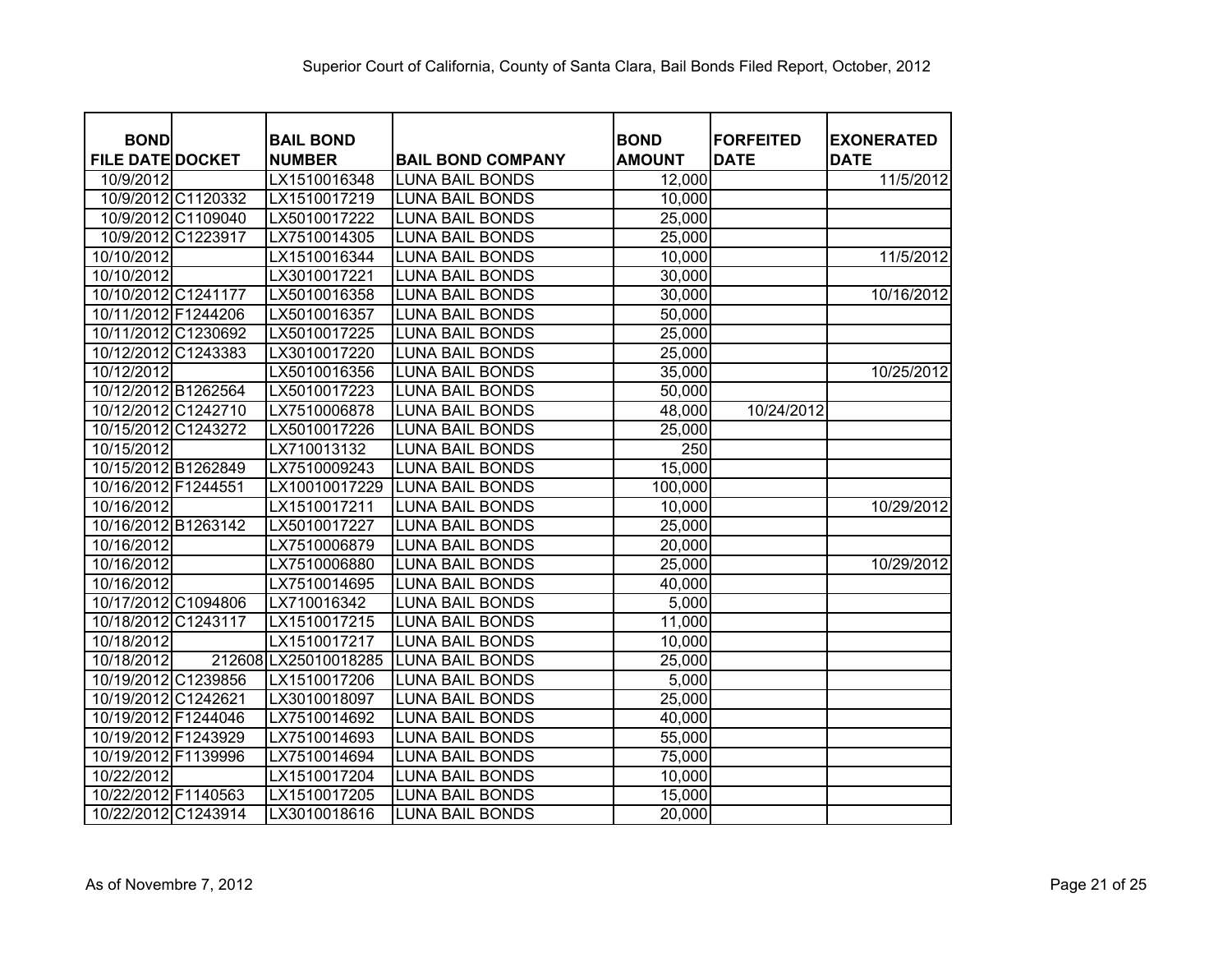| <b>BOND</b>             | <b>BAIL BOND</b> |                           | <b>BOND</b>   | <b>FORFEITED</b> | <b>EXONERATED</b> |
|-------------------------|------------------|---------------------------|---------------|------------------|-------------------|
| <b>FILE DATE DOCKET</b> | <b>NUMBER</b>    | <b>BAIL BOND COMPANY</b>  | <b>AMOUNT</b> | <b>DATE</b>      | <b>DATE</b>       |
| 10/23/2012 C1243913     | LX5010018105     | <b>LUNA BAIL BONDS</b>    | 40,000        |                  |                   |
| 10/23/2012              | LX5010018106     | <b>LUNA BAIL BONDS</b>    | 50,000        |                  |                   |
| 10/24/2012              | LX1510017207     | <b>LUNA BAIL BONDS</b>    | 11,000        |                  |                   |
| 10/24/2012              | LX1510017208     | <b>LUNA BAIL BONDS</b>    | 11,000        |                  |                   |
| 10/24/2012              | LX1510017214     | <b>LUNA BAIL BONDS</b>    | 10,000        |                  |                   |
| 10/24/2012 C1243497     | LX3010018101     | <b>LUNA BAIL BONDS</b>    | 16,000        |                  |                   |
| 10/24/2012 B1259559     | LX3010018102     | <b>LUNA BAIL BONDS</b>    | 20,000        |                  |                   |
| 10/25/2012              | LX3010018100     | <b>LUNA BAIL BONDS</b>    | 10,000        |                  |                   |
| 10/25/2012 C1241646     | LX5010018104     | <b>LUNA BAIL BONDS</b>    | 50,000        |                  |                   |
| 10/25/2012 C1226323     | LX710016340      | <b>LUNA BAIL BONDS</b>    | 3,000         | 10/30/2012       |                   |
| 10/26/2012 B1263204     | LX1510016345     | <b>LUNA BAIL BONDS</b>    | 10,000        |                  |                   |
| 10/26/2012 B1263009     | LX751006359      | <b>LUNA BAIL BONDS</b>    | 25,000        |                  |                   |
| 10/29/2012              | LC1510017209     | <b>LUNA BAIL BONDS</b>    | 15,000        |                  |                   |
| 10/29/2012              | LX1510017210     | <b>LUNA BAIL BONDS</b>    | 15,000        |                  |                   |
| 10/29/2012              | LX5010018618     | <b>LUNA BAIL BONDS</b>    | 40,000        |                  |                   |
| 10/30/2012              | LX1510018779     | <b>LUNA BAIL BONDS</b>    | 10,000        |                  |                   |
| 10/30/2012              | LX3010018099     | <b>LUNA BAIL BONDS</b>    | 25,000        |                  |                   |
| 10/30/2012              | LX3010018587     | <b>LUNA BAIL BONDS</b>    | 25,000        |                  |                   |
| 10/30/2012              | LX3010018608     | <b>LUNA BAIL BONDS</b>    | 25,000        |                  |                   |
| 10/31/2012 B1263141     | LX1510018785     | <b>LUNA BAIL BONDS</b>    | 10,000        |                  |                   |
| 10/31/2012 C1237957     | LX3010018791     | <b>LUNA BAIL BONDS</b>    | 25,000        |                  |                   |
| 10/31/2012              | LX5010018622     | <b>LUNA BAIL BONDS</b>    | 50,000        |                  |                   |
| 10/10/2012 FF827818     | 2012AA057449     | <b>MADTOWN BAILBONDS</b>  | 5,000         |                  |                   |
| 10/23/2012 F1244625     | IS50K80972       | METRO ONE BAILBONDS, INC  | 50,000        |                  |                   |
| 10/23/2012 C1236401     | U2520418511      | <b>NOR CAL BAIL BONDS</b> | 25,000        |                  |                   |
| 10/1/2012 F1243843      | 2012DD011917     | PACIFIC COAST BAIL BONDS  | 40,000        |                  |                   |
| 10/1/2012               | 2012DD011986     | PACIFIC COAST BAIL BONDS  | 10,000        |                  |                   |
| 10/1/2012 B1262283      | 2012DD011988     | PACIFIC COAST BAIL BONDS  | 5,000         |                  |                   |
| 10/3/2012 F1242712      | 2012BB029687     | PACIFIC COAST BAIL BONDS  | 7,500         |                  |                   |
| 10/5/2012               | 2012CC019381     | PACIFIC COAST BAIL BONDS  | 25,000        |                  | 10/31/2012        |
| 10/5/2012 F1244215      | 2012CC019826     | PACIFIC COAST BAIL BONDS  | 7,500         |                  |                   |
| 10/10/2012              | 2012CC019827     | PACIFIC COAST BAIL BONDS  | 30,000        |                  |                   |
| 10/11/2012 F1243707     | 2012AA109290     | PACIFIC COAST BAIL BONDS  | 5,000         |                  |                   |
| 10/12/2012 B1262112     | 2012AA109289     | PACIFIC COAST BAIL BONDS  | 5,000         | 10/15/2012       |                   |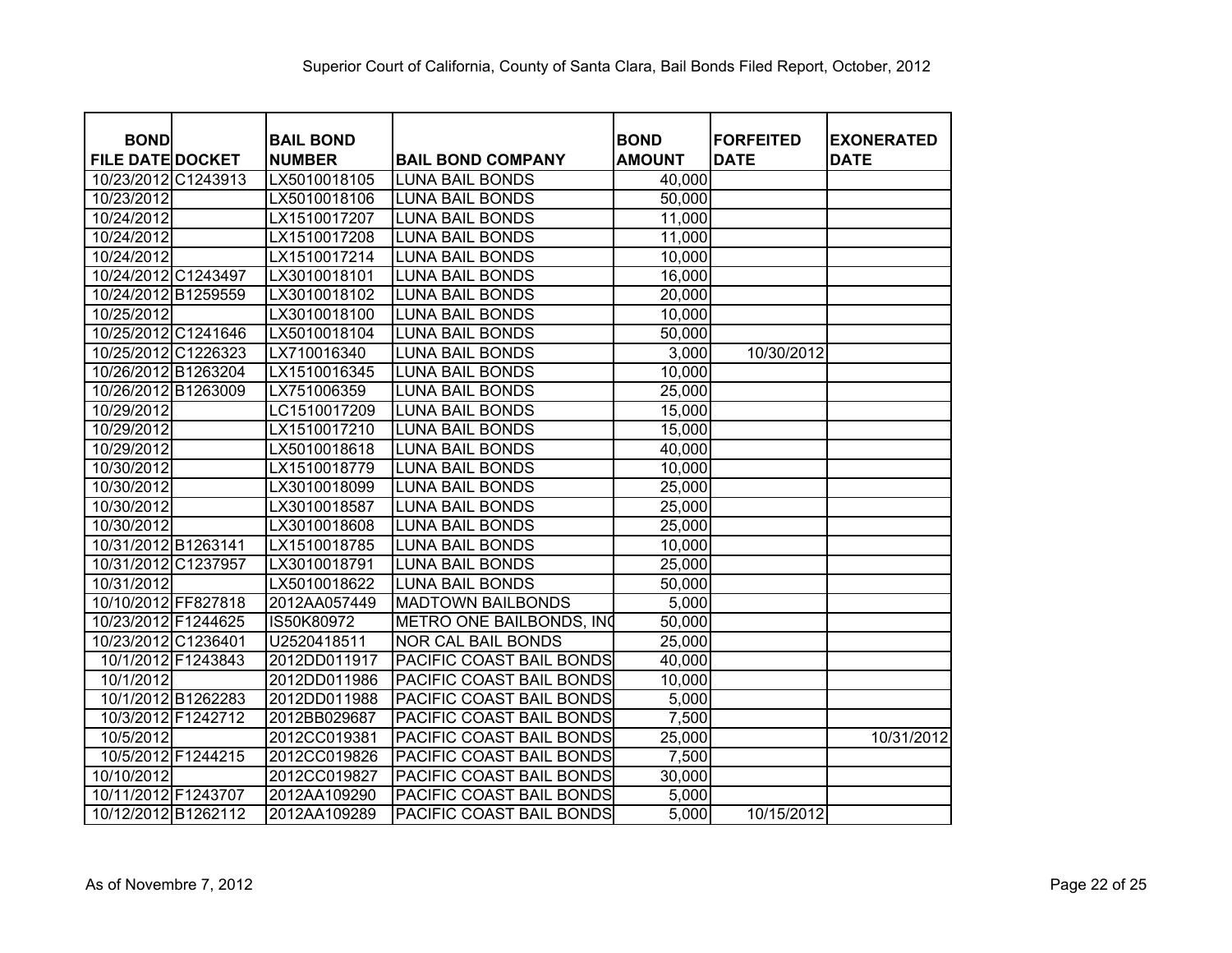| <b>BOND</b>             |               | <b>BAIL BOND</b>                |                              | <b>FORFEITED</b> | <b>EXONERATED</b> |
|-------------------------|---------------|---------------------------------|------------------------------|------------------|-------------------|
| <b>FILE DATE DOCKET</b> | <b>NUMBER</b> | <b>BAIL BOND COMPANY</b>        | <b>BOND</b><br><b>AMOUNT</b> | <b>DATE</b>      | <b>DATE</b>       |
| 10/12/2012 C1242602     | 2012CC019828  | <b>PACIFIC COAST BAIL BONDS</b> | 20,000                       | 10/19/2012       | 11/2/2012         |
| 10/15/2012              | 2012DD012182  | <b>PACIFIC COAST BAIL BONDS</b> | 50,000                       |                  |                   |
| 10/16/2012 F1244143     | 2012BB030108  | PACIFIC COAST BAIL BONDS        | 10,000                       |                  |                   |
| 10/17/2012 C1242876     | 2012DD012365  | PACIFIC COAST BAIL BONDS        | 5,000                        |                  |                   |
| 10/19/2012 C1237334     | 2012AA109291  | PACIFIC COAST BAIL BONDS        | 5,000                        |                  |                   |
| 10/24/2012 C1243471     | 2012EE005637  | PACIFIC COAST BAIL BONDS        | 100,000                      |                  |                   |
| 10/25/2012 C1239642     | 2012AA112262  | PACIFIC COAST BAIL BONDS        | 5,000                        |                  |                   |
| 10/25/2012 F1244663     | 2012CC021494  | PACIFIC COAST BAIL BONDS        | 16,000                       |                  |                   |
| 10/29/2012 C1241734     | 2012CC020256  | PACIFIC COAST BAIL BONDS        | 15,000                       |                  |                   |
| 10/29/2012 F1242580     | 2012FF000750  | PACIFIC COAST BAIL BONDS        | 100,000                      |                  |                   |
| 10/31/2012              | 2012CC021492  | PACIFIC COAST BAIL BONDS        | 12,000                       |                  |                   |
| 10/9/2012 B1260041      | 2012AA089130  | <b>RAMIREZ BAIL BONDS</b>       | 5,000                        |                  |                   |
| 10/12/2012 C1242916     | 2012DD011831  | <b>RAMIREZ BAIL BONDS</b>       | 40,000                       |                  |                   |
| 10/19/2012 C1240475     | 2012BB028841  | RAMIREZ BAIL BONDS              | 5,000                        |                  |                   |
| 10/24/2012 F1140973     | A302129603    | RAUL FIMBREZ BAIL BONDS         | 21,000                       |                  |                   |
| 10/24/2012 B1261595     | A152179818    | <b>SAN LUIS BAIL BONDS</b>      | 10,000                       |                  |                   |
| 10/3/2012 CC955856      | AS30K61771    | SANTA CRUZ BAIL BONDS           | 30,000                       |                  |                   |
| 10/9/2012 F1036756      | AS30K62215    | SANTA CRUZ BAIL BONDS           | 25,000                       |                  |                   |
| 10/1/2012 C1239400      | 2012BB029449  | <b>TAPOUT BAIL BONDS</b>        | 5,000                        | 10/23/2012       |                   |
| 10/1/2012               | 2012DD012070  | <b>TAPOUT BAIL BONDS</b>        | 40,000                       |                  | 10/29/2012        |
| 10/2/2012 C1242182      | 2012EE005214  | <b>TAPOUT BAIL BONDS</b>        | 100,000                      |                  |                   |
| 10/9/2012 C1080648      | 2012FF000677  | <b>TAPOUT BAIL BONDS</b>        | 200,000                      |                  |                   |
| 10/10/2012 C1240820     | 2012BB029511  | <b>TAPOUT BAIL BONDS</b>        | 5,000                        |                  |                   |
| 10/10/2012 B1262009     | 2012BB029512  | <b>TAPOUT BAIL BONDS</b>        | 1,000                        |                  |                   |
| 10/11/2012 C1241487     | 2012CC019723  | <b>TAPOUT BAIL BONDS</b>        | 20,000                       |                  |                   |
| 10/18/2012 C1076110     | 2012BB029517  | <b>TAPOUT BAIL BONDS</b>        | 10,000                       | 10/23/2012       |                   |
| 10/18/2012 C1227765     | 2012BB029519  | <b>TAPOUT BAIL BONDS</b>        | 1,000                        |                  |                   |
| 10/18/2012 C1242901     | 2012FF000161  | <b>TAPOUT BAIL BONDS</b>        | 200,000                      |                  |                   |
| 10/22/2012 C1240627     | 2012BB029514  | <b>TAPOUT BAIL BONDS</b>        | 10,000                       |                  |                   |
| 10/22/2012 C1240627     | 2012BB029515  | <b>TAPOUT BAIL BONDS</b>        | 10,000                       |                  |                   |
| 10/22/2012 C1242145     | 2012BB029520  | <b>TAPOUT BAIL BONDS</b>        | 10,000                       |                  |                   |
| 10/22/2012 C1224437     | 2012CC019724  | <b>TAPOUT BAIL BONDS</b>        | 30,000                       |                  |                   |
| 10/23/2012 C1225379     | 2012GG000348  | <b>TAPOUT BAIL BONDS</b>        | 150,000                      |                  |                   |
| 10/25/2012              | 2012BB029450  | <b>TAPOUT BAIL BONDS</b>        | 5,000                        |                  |                   |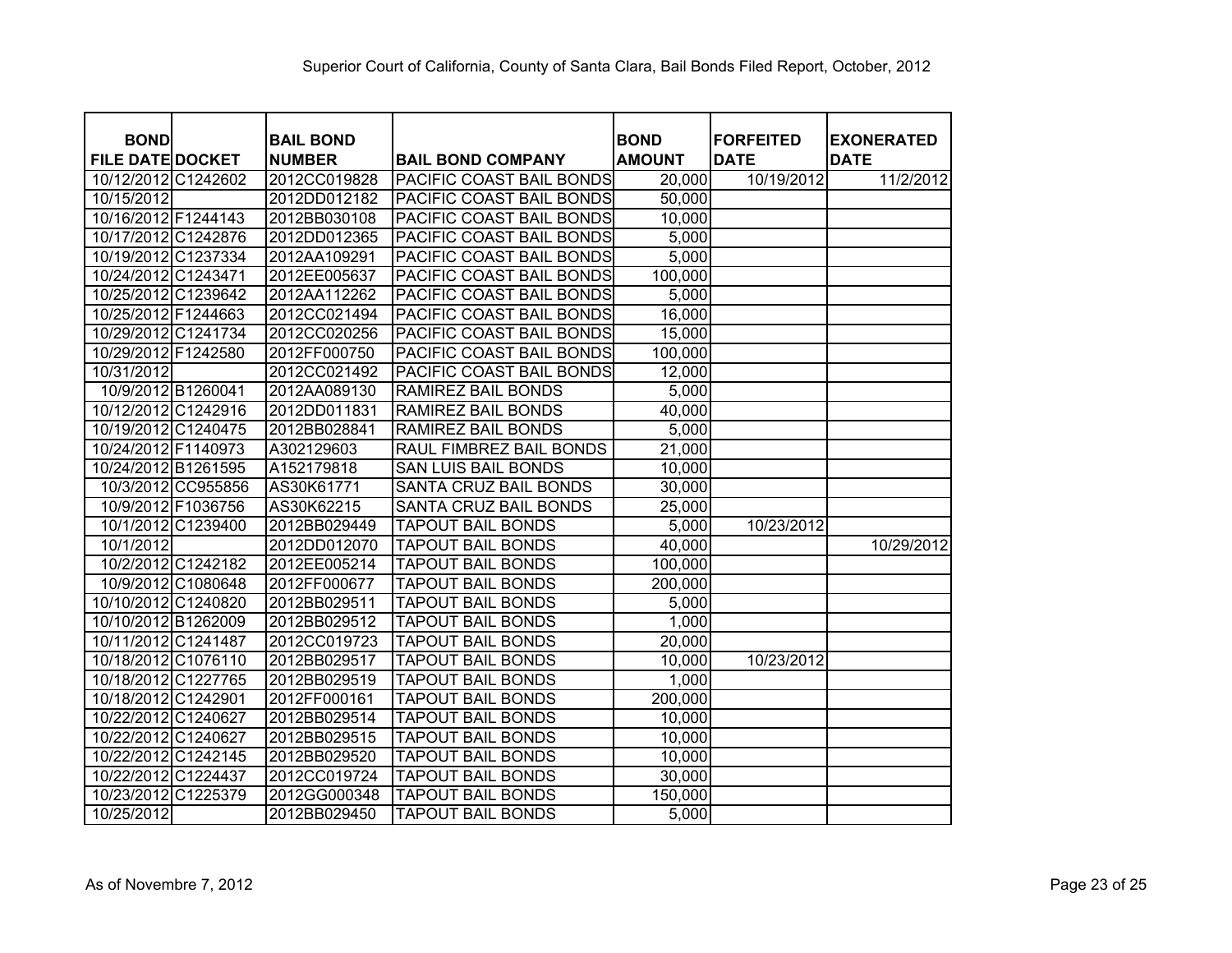| <b>BOND</b>             | <b>BAIL BOND</b> |                      |                                | <b>BOND</b>         | <b>FORFEITED</b> | <b>EXONERATED</b> |
|-------------------------|------------------|----------------------|--------------------------------|---------------------|------------------|-------------------|
| <b>FILE DATE DOCKET</b> | <b>NUMBER</b>    |                      | <b>BAIL BOND COMPANY</b>       | <b>AMOUNT</b>       | <b>DATE</b>      | <b>DATE</b>       |
| 10/29/2012 C1243214     | 2012CC020275     |                      | <b>TAPOUT BAIL BONDS</b>       | $\overline{20,000}$ |                  |                   |
| 10/30/2012 B1262840     | 2012CC004300     |                      | <b>TAPOUT BAIL BONDS</b>       | $\overline{20,000}$ |                  |                   |
| 10/31/2012              | 2012CC019722     |                      | <b>TAPOUT BAIL BONDS</b>       | 10,000              |                  |                   |
| 10/9/2012               | AS15K144755      |                      | <b>THANG VO BAIL BONDS</b>     | 5,000               |                  |                   |
| 10/15/2012 C1243271     | AS30K61743       |                      | <b>THANG VO BAIL BONDS</b>     | 25,000              |                  |                   |
| 10/22/2012 B1263123     | AS15K146006      |                      | THANG VO BAIL BONDS            | 10,000              |                  |                   |
| 10/26/2012 B1263003     | AS50K40727       |                      | THANG VO BAIL BONDS            | 25,000              |                  |                   |
| 10/1/2012 C1243253      | LX25010012510    |                      | <b>VERONICA MELERO BAIL BO</b> | 101,000             |                  |                   |
| 10/4/2012 C1237522      | LX1510016662     |                      | <b>VERONICA MELERO BAIL BO</b> | 10,000              |                  |                   |
| 10/9/2012 C1241984      | LX3010016668     |                      | <b>VERONICA MELERO BAIL BO</b> | 25,000              |                  |                   |
| 10/18/2012 F1243165     | LX710011945      |                      | <b>VERONICA MELERO BAIL BO</b> | 6,000               |                  |                   |
| 10/25/2012 F1244407     | LX1510018490     |                      | <b>VERONICA MELERO BAIL BO</b> | 10,000              |                  |                   |
| 10/1/2012 C1243777      | A152185929       | <b>VU BAIL BONDS</b> |                                | 15,000              |                  |                   |
| 10/1/2012               | A152185946       | <b>VU BAIL BONDS</b> |                                | 15,000              |                  |                   |
| 10/1/2012               | A152185947       | <b>VU BAIL BONDS</b> |                                | 15,000              |                  |                   |
| 10/1/2012 B1262715      | A302131933       | <b>VU BAIL BONDS</b> |                                | 25,000              |                  |                   |
| 10/1/2012 C1243126      | A302131935       | <b>VU BAIL BONDS</b> |                                | 25,000              |                  |                   |
| 10/1/2012 C1243126      | A302131936       | <b>VU BAIL BONDS</b> |                                | 30,000              |                  |                   |
| 10/1/2012 C1238658      | AUL2086412       | <b>VU BAIL BONDS</b> |                                | 100,000             |                  |                   |
| 10/2/2012 C1241515      | A302131927       | VU BAIL BONDS        |                                | 20,000              |                  |                   |
| 10/2/2012               | A302131929       | <b>VU BAIL BONDS</b> |                                | 10,000              |                  | 10/29/2012        |
| 10/4/2012 C1240799      | A72264027        | VU BAIL BONDS        |                                | 1,500               |                  |                   |
| 10/9/2012 C1242861      | A302131942       | <b>VU BAIL BONDS</b> |                                | 25,000              |                  |                   |
| 10/9/2012 C1242920      | AUL2086396       | <b>VU BAIL BONDS</b> |                                | 25,000              |                  |                   |
| 10/9/2012 C1242902      | AUL2086886       | <b>VU BAIL BONDS</b> |                                | 1,000,000           |                  |                   |
| 10/10/2012              | A302131943       | <b>VU BAIL BONDS</b> |                                | 10,000              |                  |                   |
| 10/10/2012 F1244231     | A302131944       | <b>VU BAIL BONDS</b> |                                | 25,000              |                  |                   |
| 10/10/2012 B1261820     | A72264029        | <b>VU BAIL BONDS</b> |                                | 5,000               |                  |                   |
| 10/11/2012              | A152185940       | <b>VU BAIL BONDS</b> |                                | 10,000              |                  |                   |
| 10/11/2012              | A72264030        | <b>VU BAIL BONDS</b> |                                | 1,000               |                  |                   |
| 10/12/2012              | A152185951       | <b>VU BAIL BONDS</b> |                                | 10,000              |                  |                   |
| 10/15/2012              | A152185941       | <b>VU BAIL BONDS</b> |                                | 10,000              |                  |                   |
| 10/16/2012              | A302131957       | <b>VU BAIL BONDS</b> |                                | 25,000              |                  |                   |
| 10/18/2012              | A152185955       | <b>VU BAIL BONDS</b> |                                | 10,000              |                  |                   |